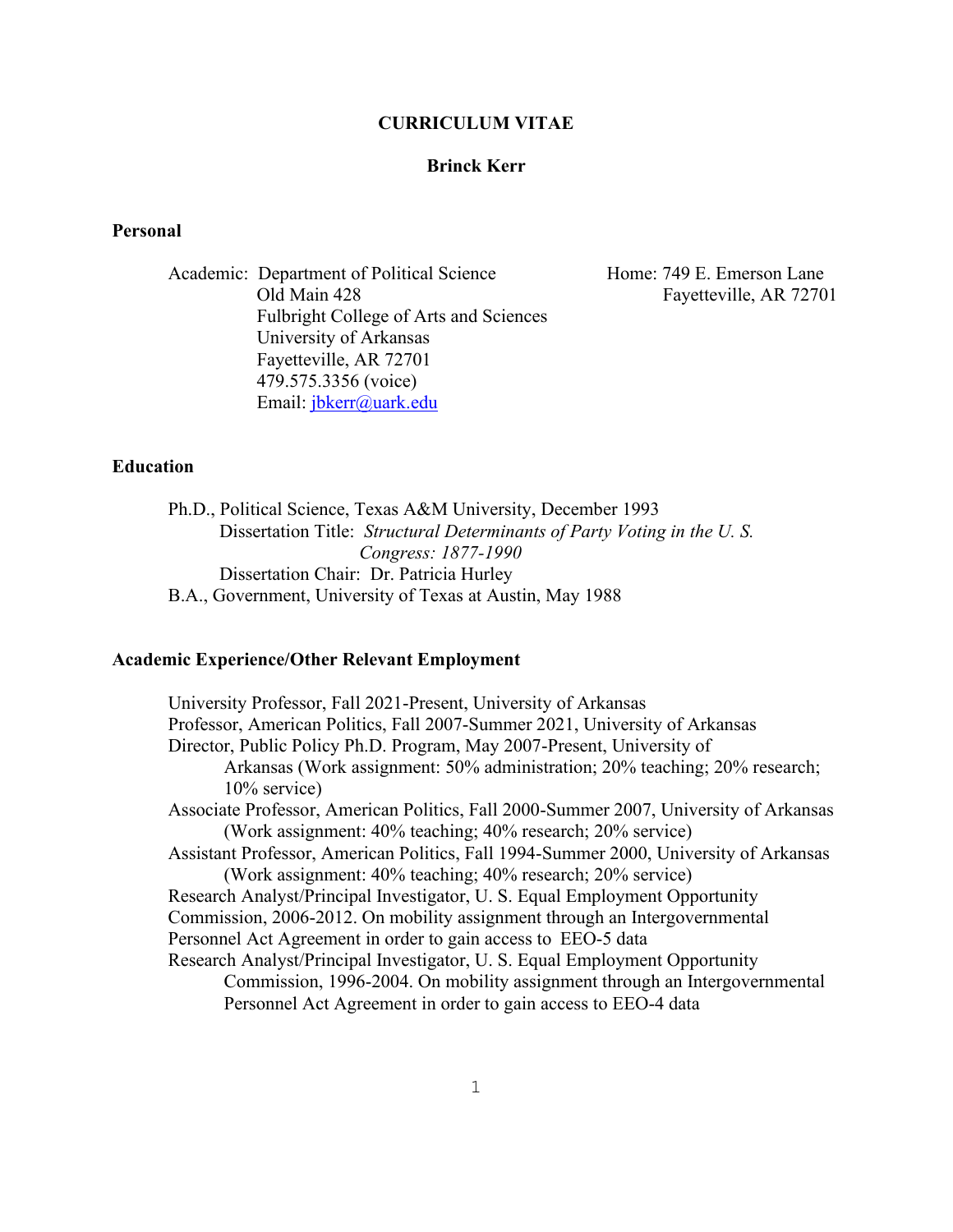Visiting Professor, American Politics, Summer 1994, University of Arkansas Instructor, American Government, Fall 1993-Spring 1994, Blinn College, College Station, TX Instructor, American Politics, Spring 1992-Spring 1994, Texas A&M University Merit Assistantship, 1990-1991, Texas A&M University Graduate Assistantship, 1988-1990, Texas A&M University

# **Awards and Honors**

Outstanding Director, Interdisciplinary Graduate Programs, Graduate School and International Education, 2020. Off-Campus Duty Assignment (Sabbatical), University of Arkansas, Spring 2019 Fellow, Inducted into the University of Arkansas Teaching Academy, 2017 Rodney Higgins Best Faculty Paper Award, National Conference of Black Political Scientists, 2017 (With Pearl Dowe, Grace Kerr, and Will Miller) Master Teacher Award, J. William Fulbright College of Arts and Sciences, University of Arkansas, 2016 Collis R. Geren Award for Excellence in Graduate Education, Graduate School & International Education, University of Arkansas, 2015 Nolan Faculty Award for Outstanding Contributions to Graduate Education, J. William Fulbright College of Arts and Sciences, University of Arkansas, 2012 Off-Campus Duty Assignment (Sabbatical), University of Arkansas, Spring 2011 Sigma Xi, International Honor Society of Scientific and Engineering Research, Member, 2011 Best Paper Award, American Political Science Association, Urban Politics, 2008 (With Will Miller, Margaret Reid, and William Schreckhise) Jewell Prestage Best Paper Award for Paper on Race, Southwestern Political Science Association, 2006 (With Will Miller, Margaret Reid, and William Schreckhise) Off-Campus Duty Assignment (Sabbatical), University of Arkansas, Fall 2003 Jewell Prestage Best Paper Award for Paper on Race, Southwestern Political Science Association, 2002 (With Will Miller and Margaret Reid) Best Paper Award, Arkansas Political Science Association, 2000 (With Will Miller and Margaret Reid) Recognized for Excellence in Teaching, Associated Student Government and the University of Arkansas Alumni Association, 1999, 2002 Golden Key National Honor Society, Most Improved Chapter, University of Arkansas, 1998 Golden Key National Honor Society, Honorary Member, University of Arkansas, 1996 McDonald's Restaurants Teaching Award, Texas A&M University, 1993 Phi Kappa Phi Honor Society, Texas A&M University, 1992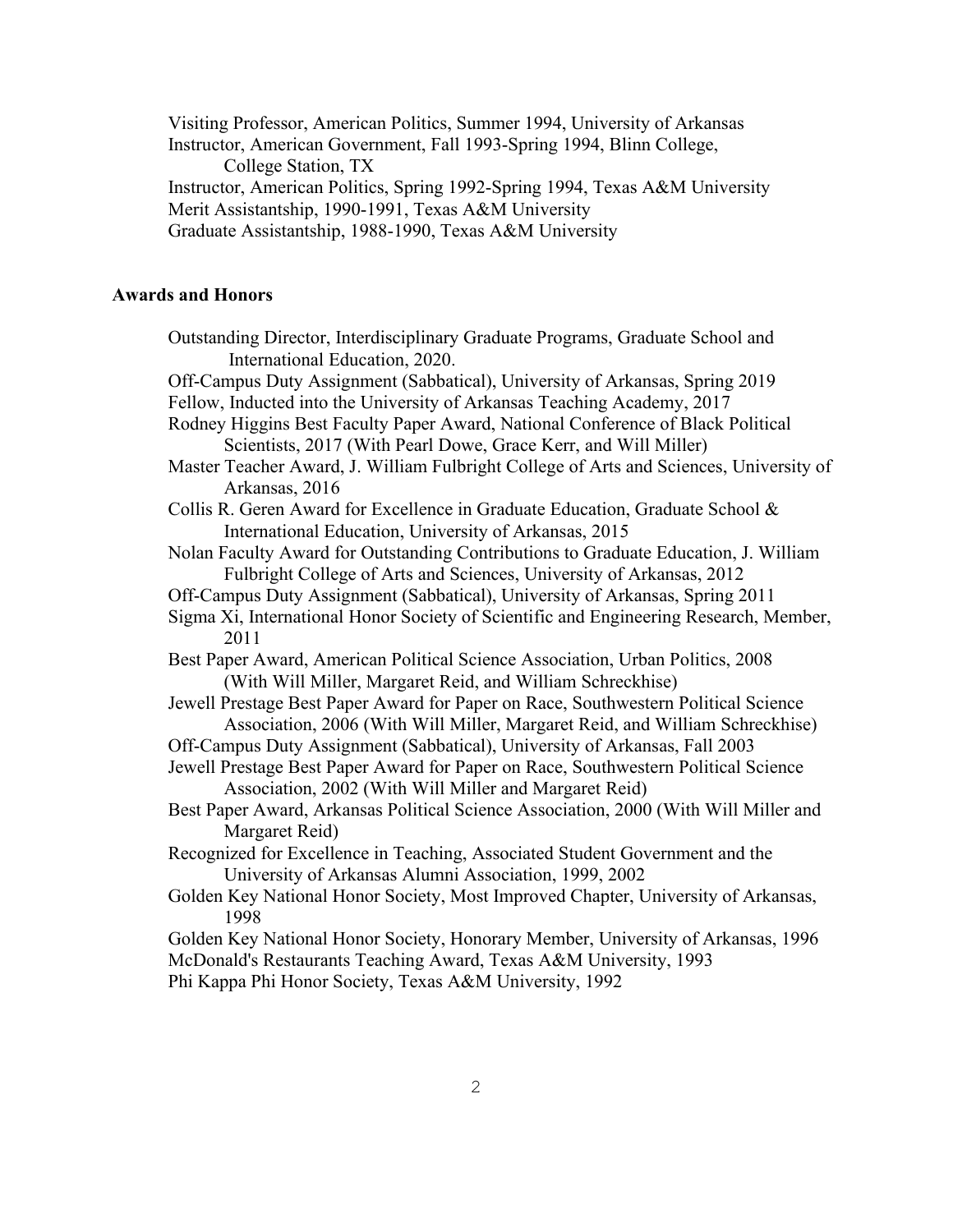# **Courses Taught**

# **Undergraduate Graduate**

Distributive Justice (Honors)

# **Research Interests**

American National Government Agenda Setting/Policy Formation (Ph.D.) U. S. Congress American Political Institutions (M.A.) Research Methods Legislative Process and Behavior (M.A.) State and Local Government Institutions & the Policy Process (Ph.D.) Introduction to Public Policy Public Policy Pro-seminar (Ph.D.)

Representation Representative Bureaucracy Race, Ethnicity, and Gender Employment Patterns Employment Policy Education Policy

# **Books**

Reid, Margaret**,** Brinck Kerr, and Will Miller. *Glass Walls and Glass Ceilings: Women's Representation in State and Municipal Bureaucracies.* 2003. New York: Praeger Publishers.

# **Refereed Journal Articles**

*(\* indicates student collaboration)*

- Rucker, Larra, Anna Zajicek, and Brinck Kerr. (2021) Variation in State Early Childhood Lead Educator Qualifications: Pre-Service versus In-Service Qualification, Professional Organization, and Geographical Proximity. *Early Childhood Education Journal.* First published November 7, 2021.\*
- Lisnic, Rodica, Anna Zajicek, and Brinck Kerr. (2020) Women Faculty in STEM Disciplines: Experience with the Tenure Process and Departmental Practices. *Humanity and Society.* DOI: 10.1080/02732173.2019.1691097 First published December 20, 2020.\*
- Zajicek, Anna, Valerie Hunt, Will Miller, and Brinck Kerr. (2020) An Intersectional Approach to Leadership: Employment Patterns Among Principals in U. S. School Districts. *Public Administration Quarterly,* 44(1):69-102.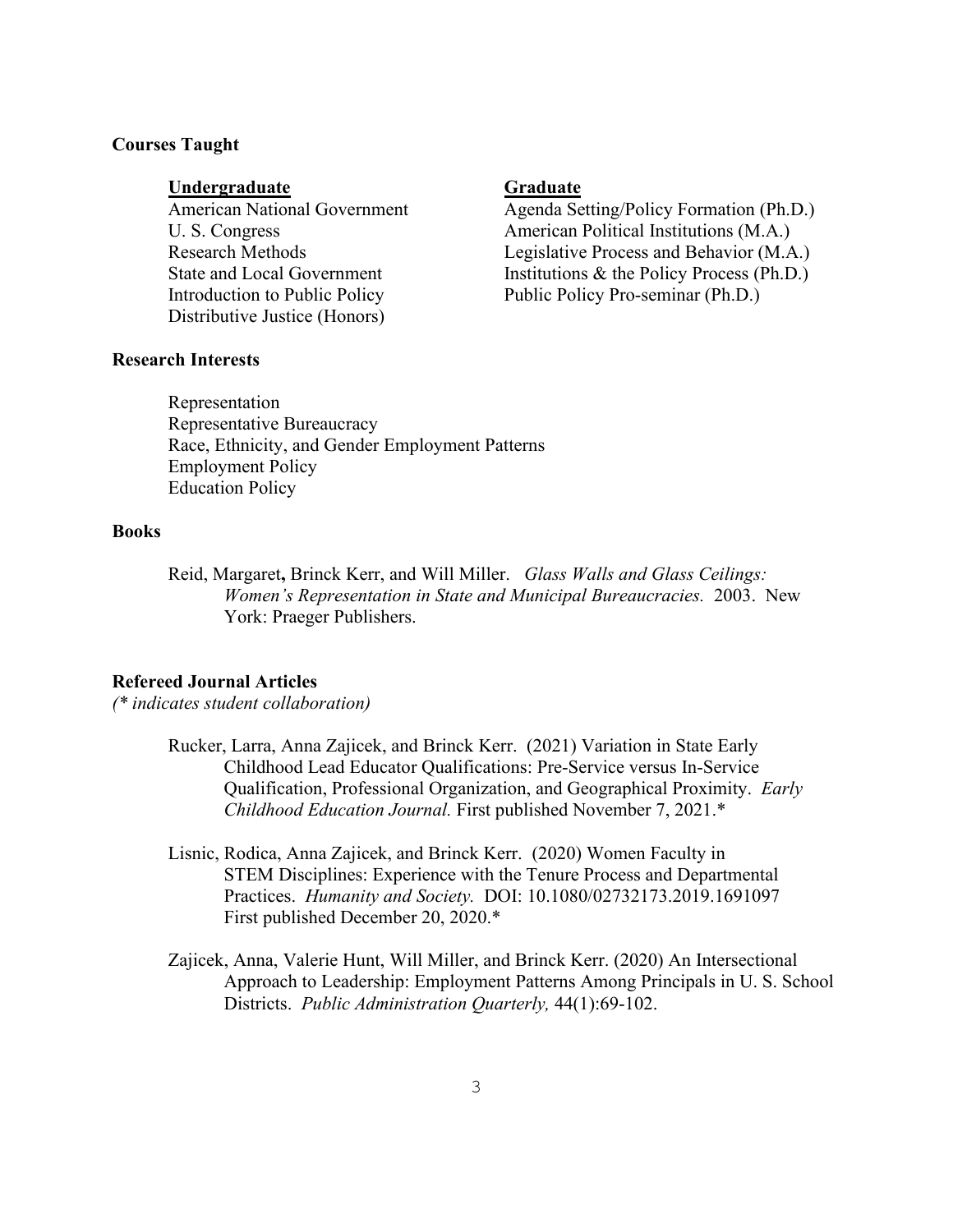- Lisnic, Rodica, Anna Zajicek & Brinck Kerr. (2019) Work–Family Balance and Tenure Reasonableness: Gender Differences in Faculty Assessment*. Sociological Spectrum*, 39:5, 340-358, DOI: [10.1080/02732173.2019.1691097](https://doi.org/10.1080/02732173.2019.1691097) First published November 26, 2019.\*
- Hunt, Valerie, Larra Rucker, and Brinck Kerr. You've Come a Long Way, Baby, but you Still Have a Long Way to Go: Gender-Based Pay Equity Among Administrators in U. S. State-Level Bureaucracies, 1995-2015. *Public Personnel Management.* First published on line November 6, 2019 DOI.ORG/10.1177/0091026019886332.\*
- Hunt, Valerie H., Larra Rucker, and Brinck Kerr. Two Tales of Cities: Revisiting Sex- Based Occupational Segregation in U. S. Municipal Bureaucracies, 1991-2015. *Public Personnel Management.* First published on line June 12, 2019 DOI.ORG/10.1177/0091026019854467.\*
- Hunt, Valerie H., Melissa A. Taylor, Brett Fitzgerald, Eric D. Button, and Brinck Kerr. An Examination of the Characteristics and Perceptions of School Resource Officers in Rural and Urban Oklahoma Schools. *Journal of Rural Social Sciences.*  (2019) 34(2):Article 1. Available at: https://egrove.olemiss.edu/jrss/vol34/iss2/1.\*
- Hunt, Valerie, Larra Rucker, and Brinck Kerr. Reconsidering Sex-Based Occupational Segregation and Agency Missions: An Analysis of U. S. State Bureaucracies (1987-2015) Using Two Different Thresholds. *Administration & Society.*  First published on line March 19, 2019. DOI: 10.1177/0095399719836741.\*
- Fitzgerald, Brett, Valerie H. Hunt, and Brinck Kerr. Incarcerating Exceptional Pupils: Is There a School-To-Prison Pipeline in Eastern Oklahoma? *Social Science Quarterly*. First published on line DOI: 10.1111/ssqu.12545. (February 2019) 100(1):233-244.\*
- Kemper, Nathan, Jennie Popp, Rudy Nayga, and Brinck Kerr. Cultural Cognition, Query Theory, and Preferences for Genetically Modified Food Policy. *Food Policy*  (2018) 80:68-83. First published on line doi.org/10.1016/j.foodpol.2018.09.003.\*
- Villarraga-Orjuela, Alexander and Brinck Kerr. Educational Effects of State Actions Banning Access to In-State Resident Tuition Rates for Unauthorized Immigrant Students. *Educational Evaluation and Policy Analysis*. DOI: 10.3102/0162373717704303 | First Published April 28, 2017. (December 2017) 39(4):620-643.\*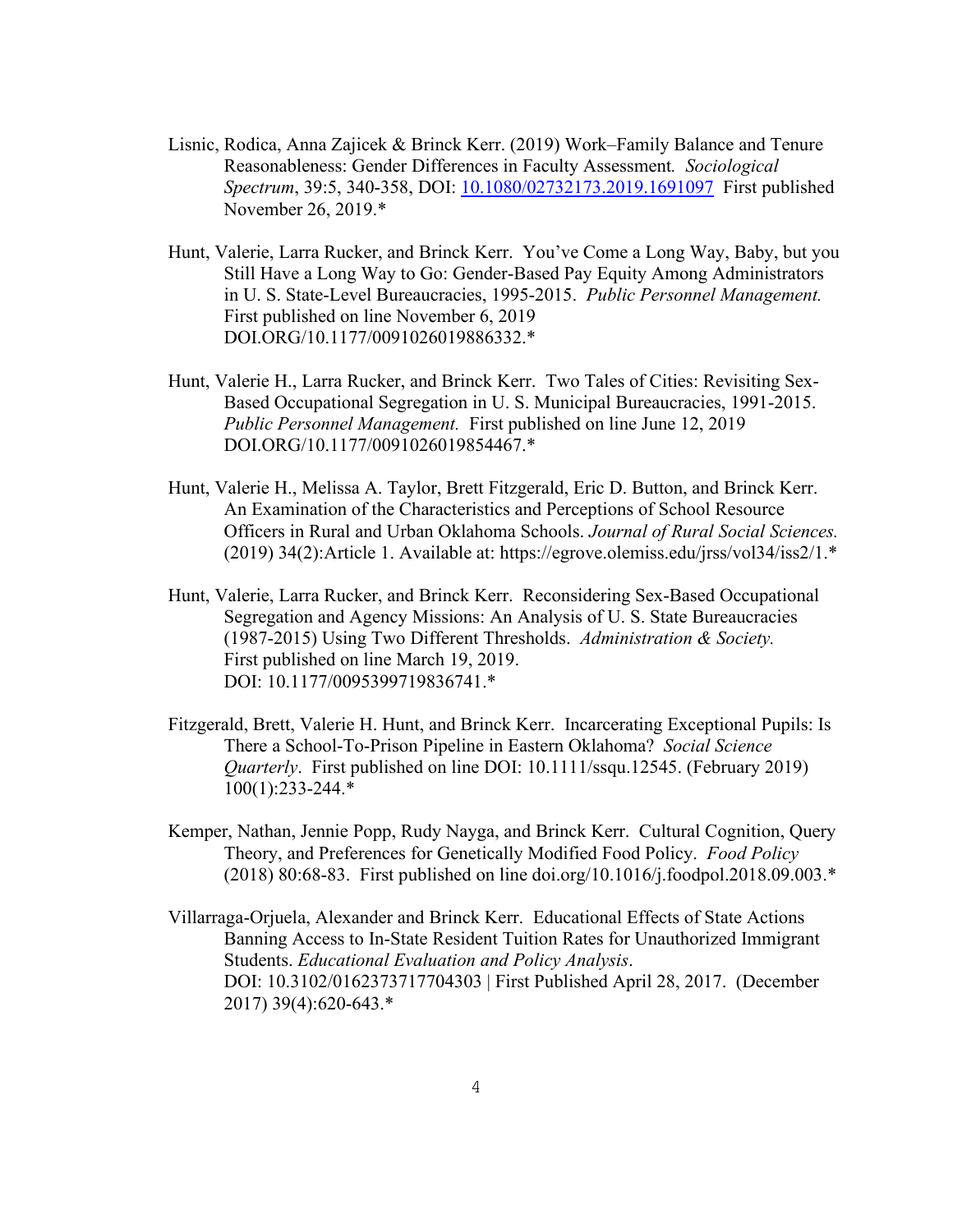- Kerr, Brinck, Will Miller, Grace Kerr, and Renee Deshommes. Interethnic Competition for Classroom Teacher, Assistant Principal, Principal, and Administrator Jobs in Multiethnic U. S. School Districts, 2002-2008. *The American Review of Public Administration* (July 2016) 46:459-477.\*
- Amundson, Kalynn, Anna Zajicek, and Brinck Kerr. Witnessing a Social Metamorphosis: Constructing Drug Addicts from the Poor. *Sociological Spectrum* (Fall 2015) 35(5):442-464.*\**
- Kerr, Brinck, Grace Kerr, and Will Miller. Bureaucratic, Leadership, and Workforce Representation Among Female Administrators, Principals, Assistant Principals, and Classroom Teachers in U. S. School Districts, 2002-2008. *Public Administration Quarterly* (Fall 2014) 38:371-404.
- Kerr, Brinck, Will Miller, William Schreckhise, and Margaret Reid. When Does Politics Matter? A Reexamination of the Determinants of African-American and Latino Municipal Employment Patterns. *Urban Affairs Review* (November 2013) 49:888-912.
- Ketcher, Linda, Brinck Kerr, Will Miller, and Valerie Hunt. The Determinants of Child Abuse and Neglect Among American Indians and Alaskan Natives Across States and Over Time: Does Policy Matter? *Midsouth Political Science Review* (Fall 2011) 12:43-68.\*
- Warner, Barbara, Brinck Kerr, and Andrew Dowdle. Talking the Nation Into War Using Religious Rhetoric: A Study of Presidents Lyndon B. Johnson and George W. Bush. *White House Studies* (April 2011) 11:1-20.\*
- Mwaijande, Francis, Eric Wailes, and Brinck Kerr. The Identification of Barriers for Agriculture-Tourism Linkages in the U. S. Virgin Islands: Production, Marketing, and Public Policy. *The Journal of Poverty Alleviation and International Development* (December 2010) 1:81-104.\*
- Hunt, Valerie, Brinck Kerr, Linda Ketcher, and Jennifer Murphy. The Forgotten Minority: An Analysis of American Indian Employment Patterns in State and Local Governments, 1991-2005. *American Indian Quarterly* (Fall 2010) 34:409-434.\*
- Miller, Will, Brinck Kerr, and Margaret Reid. Descriptive Representation by Sex, Race, And Ethnicity in Municipal Government Bureaucracies: Change in United States Multiethnic Cities From 1987 to 2001. *Women, Politics, & Policy* (Summer 2010) 31:217-242.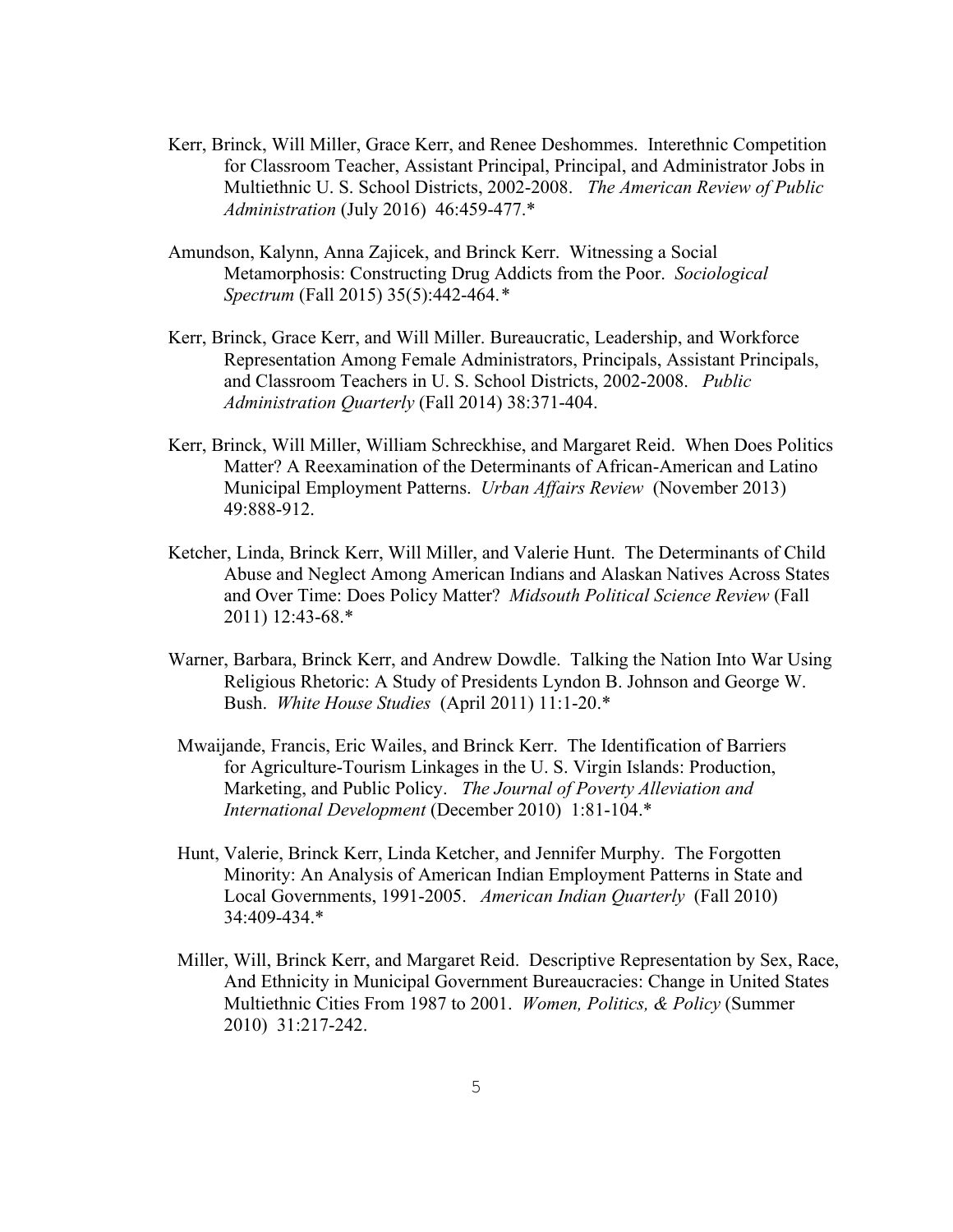- Kerr, Brinck, Will Miller, Margaret Reid, and Ronald Edwards. An Unconventional Application of the Glass Ceiling Concept: African American and Latino Administrators in Municipal Government Bureaucracies, 1987-1997. *Public Administration Quarterly* (Winter 2008) 32:490-527.
- Miller, Will, Brinck Kerr, and Gary Ritter. School Performance Measurement: Politics and Equity. *The American Review of Public Administration* (March 2008) 38:100-117.
- Reid, Margaret, Will Miller, and Brinck Kerr. Sex-Based Glass Ceilings in U. S. State-Level Bureaucracies, 1987-1997. *Administration & Society* (September 2004) 36:377-404.
- Kerr, Brinck, Will Miller, Tiffini Jackson, and Jack Kern. The Determinants of Public School Quality in the State of Arkansas: A Time Series Analysis. *Midsouth Political Science Review* (2003) 7:41-54.
- Kerr, Brinck, Will Miller, and Margaret Reid. Sex-Based Occupational Segregation in U. S. State-Level Bureaucracies, 1987-1997. *Public Administration Review* (July/August 2002) 62:412-423.
- Braswell, Kevin, Brinck Kerr**,** and Will Miller. Private School Choice in the State of California and Implications for Arkansas. *Journal of Educational Research & Policy Studies* (Spring 2002) 2:38-51.\*
- Kerr, Brinck.Party Voting in the U. S. Senate, 1877-1990: An Assessment of Longand Short-Term Effects. *Congress & the Presidency: A Journal of Capital Studies* (Fall 2000) 27:189-206.
- Kerr, Brinck, Will Miller, and Margaret Reid. The Changing Face of Urban Bureaucracy: Is There Inter-Ethnic Competition for Municipal Government Jobs? *Urban Affairs Review* (July 2000) 35:770-793.
- Reid, Margaret, Brinck Kerr, and Will Miller. A Study of the Advancement of Women in Municipal Government Bureaucracies: Persistence of Glass Ceilings? *Women & Politics* (March 2000) 21:35-53.
- Hurley, Patricia and Brinck Kerr.The Effects of Party Advantage on the Partisan Support of New Members in the U. S. House of Representatives. *Legislative Studies Quarterly* (February 2000) 25:53-73.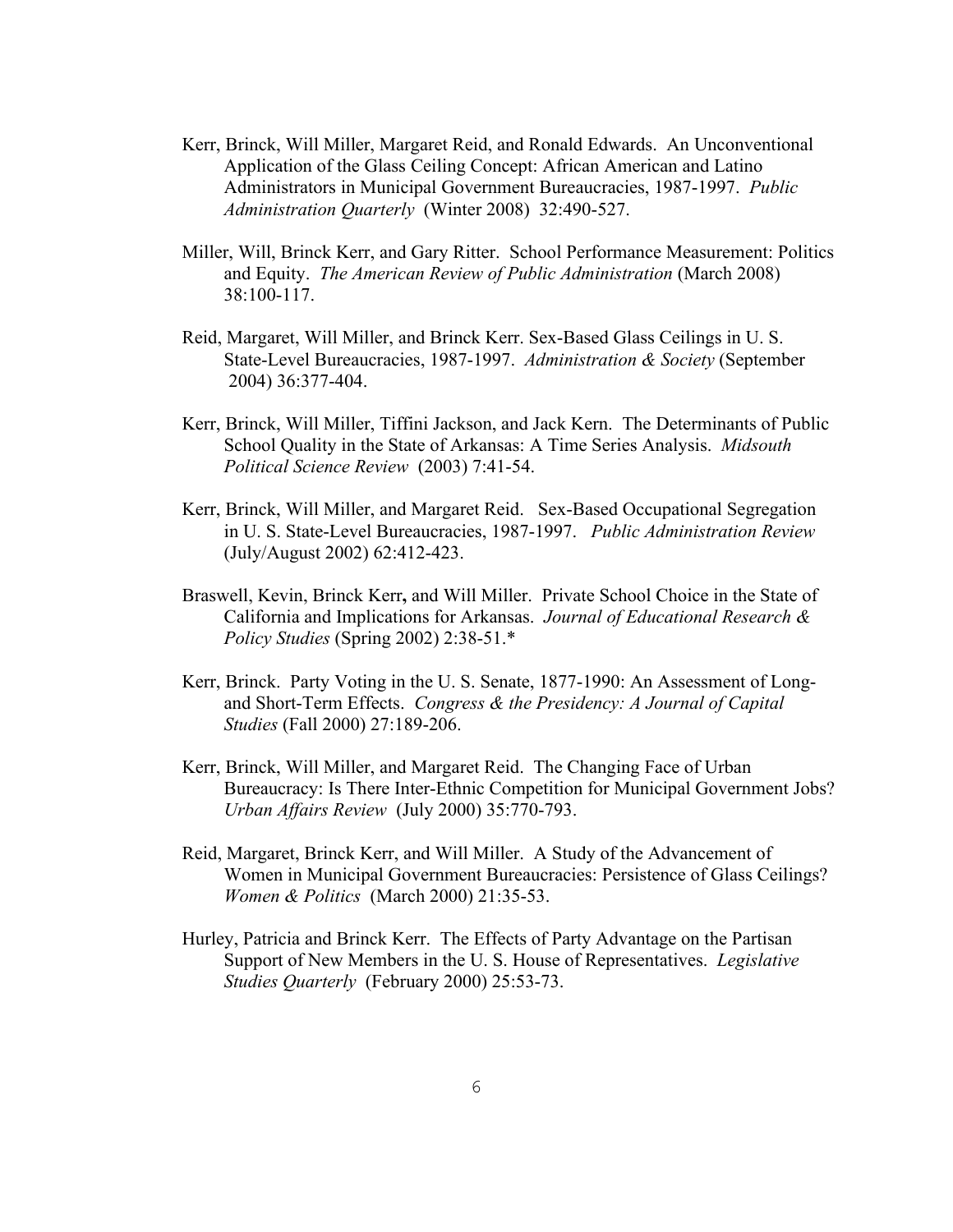- Miller, Will, Brinck Kerr, and Margaret Reid. Gender-Based Occupational Segregation in Municipal Bureaucracies: Persistence of Glass Walls? *Public Administration Review* (May/June 1999) 59:218-230.
- Kerr, Brinck.Equilibria and the Decline of Party Voting in the U. S. House of Representatives, 1877-1990. *Midsouth Political Science Review* (September 1998) 2:1-18.
- Kerr, Brinck, Will Miller, and Margaret Reid. Determinants of Female Employment Patterns in U. S. Cities: A Time Series Analysis. *Urban Affairs Review* (March 1998) 32:559-578.
- Hurley, Patricia and Brinck Kerr. The Partisanship of New Members in the 103rd and 104th Houses. *Social Science Quarterly* (December 1997) 78:992-1000.
- Kerr, Brinck and Will Miller. Latino Representation in the U. S. House, It's Direct and Indirect. *American Journal of Political Science* (July 1997) 41:1066-1071.
- Kerr, Brinck and Kenneth Mladenka. Does Politics Matter?: A Time Series Analysis of Minority Employment Patterns. *American Journal of Political Science* (November 1994) 38:918-943.

# **Book Chapters**

 Valerie H. Hunt, Larra Rucker, Melissa Taylor, and Brinck Kerr. (Forthcoming 2022) "Examining Gender-Based Inequalities in US Public Sector Administrative Positions Over Time" in *The Handbook on Gender and Public Sector Employment*, Hazel Conley & Paula Koskinen Sandberg (eds.). Durham, UK: Edward Elgar Publishers.

#### **Non-Refereed Publications**

- An Unconventional Application of the Glass Ceiling Concept: African American and Latino Administrators in Municipal Government Bureaucracies, 1987-1997. Center for the Study of Representation, University of Arkansas, Working Paper #18, August 2003. With Will Miller and Margaret Reid.
- Descriptive Representation Among Latinas, African American Women, and White Women in Multiethnic U. S. Cities: Employment Inequalities in Municipal Bureaucracies. Center For the Study of Representation, University of Arkansas, Working Paper #15, July 2002. With Will Miller and Margaret Reid.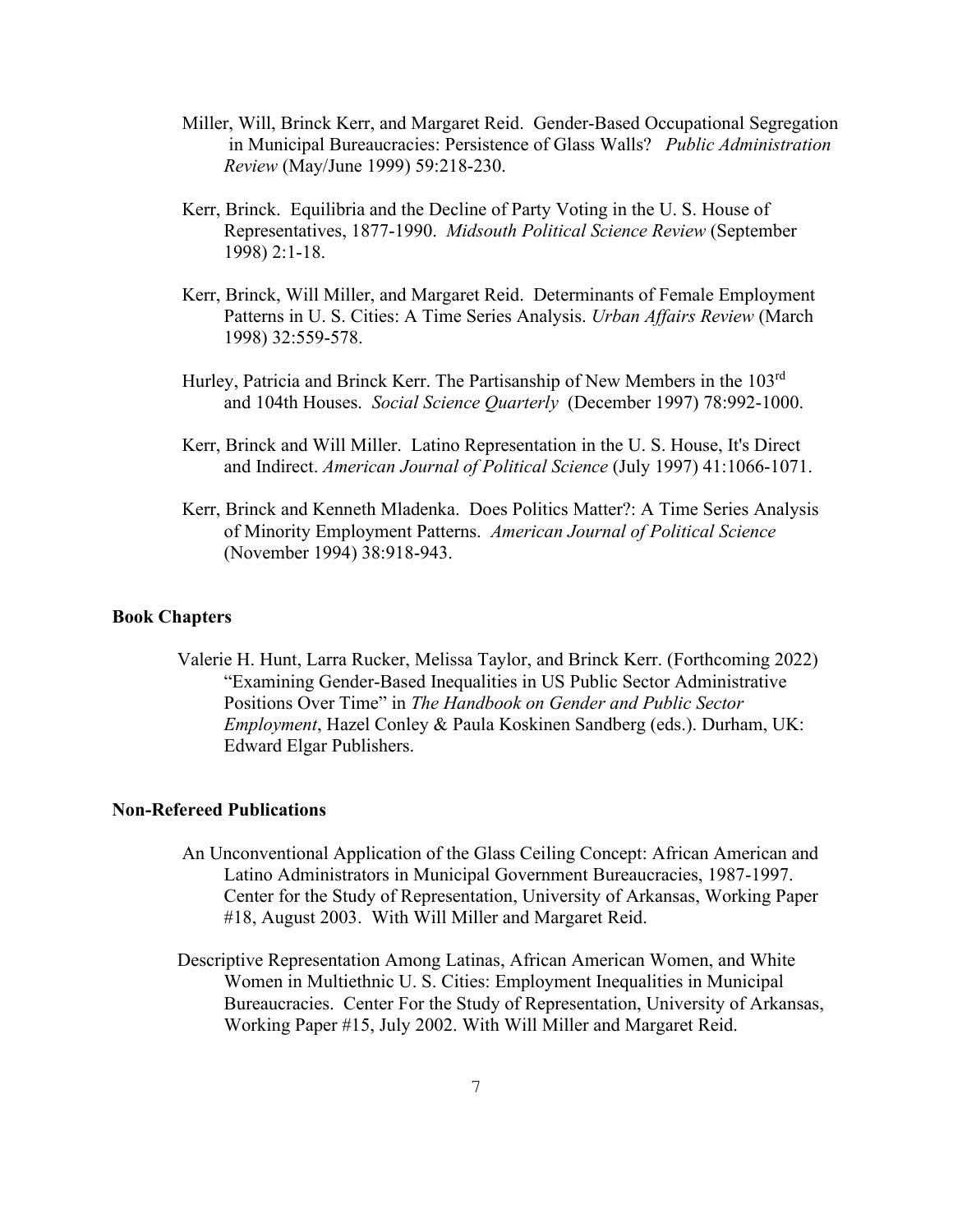- Economic Representation of Women: Determinants of Sex-Based Pay Disparities in State Governments, 1987-1997. Center for the Study of Representation, University of Arkansas, Working Paper #7, September 2000. With Steven Neuse.
- Factors Influencing Sex-Based Employment Changes in U. S. Municipal Bureaucracies, 1985-1995. Center for the Study of Representation, University of Arkansas, Working Paper #4, May 2000. With Margaret Reid and Will Miller.
- Sex-Based Occupational Segregation in U. S. State Bureaucracies, 1987-1997. Center for the Study of Representation, University of Arkansas, Working Paper #5, March 2000. With Margaret Reid and Will Miller.
- The Impact of New Members on Partisanship in the U. S. House of Representatives: A Comparative Analysis of Six High-Turnover Congresses. Center for Presidential Studies, Texas A&M University, Working Paper #48, September 1996. With Patricia Hurley.
- First-Term Members in the 103rd House: Their Effects on Partisanship and Policy. Center for Presidential Studies, Texas A&M University, Working Paper #35, July 1995. With Patricia Hurley.

#### **Book Reviews**

- Review of Casellas, Jason, *Latino Representation in State Houses and Congress.* In *Perspectives on Politics* (March 2013) 11(1):311-313.
- Reviews of Nelson, Garrison, *Committees in the U. S. Congress* and Kravitz, Walter, *American Congressional Dictionary.* In *The American Review of Politics* (Autumn 1994) 15:423-25.
- Review of Stuckey, Mary, *The President as Interpreter-in-Chief*. In *Texas Journal of Political Studies* (Fall/Winter 1992/93) 15:96-98.

# **Service Publications**

Figure 5-4. Party Votes in the House, 1877-1998. Party voting data published in *Vital Statistics on American Politics* by Harold Stanley and Richard Niemi. 2000. Washington, DC: CQ Press.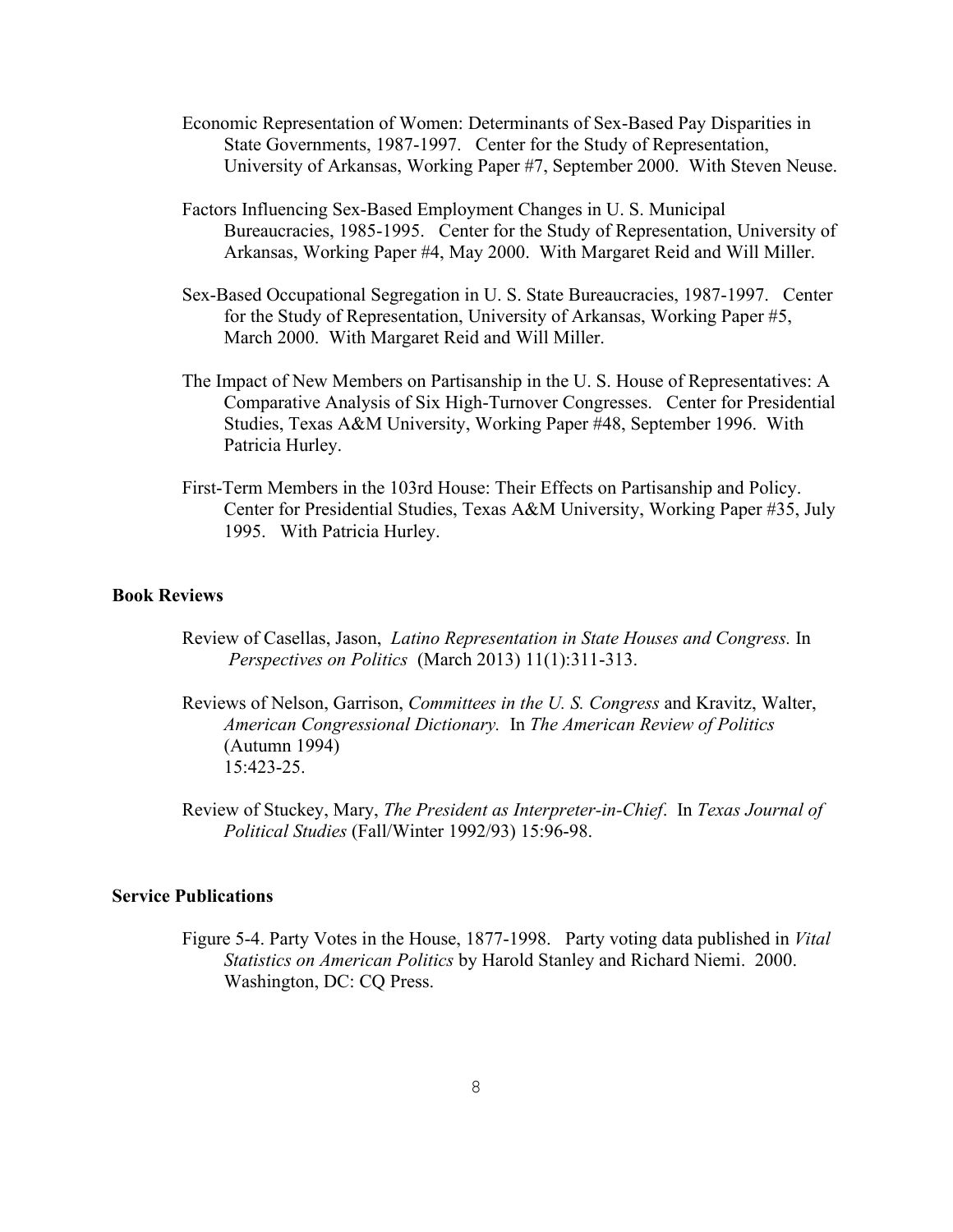#### **Work In Progress/Under Review**

- Shaping Arkansans Attitudes Toward LGBT Policies: Party Identification, Religious Identity, and LGBT Contact Experience. With Briana Kordsmeier, Valerie Hunt, Geoboo Song, and Janine Parry. Revisions resubmitted.*\**
- How Policy Can Help Prepare Early Childhood Teachers: The Alignment between State Child Care Licensing Policy and Teacher Qualification Attainment. With Larra Rucker and Anna Zajicek. Revisions resubmitted.*\**
- Evaluation of Women's Representation in Various Job Categories in US School Districts, 2002-2014. With Melissa Taylor, Valerie Hunt, and Larra Rucker. Manuscript complete and under review by U. S. Equal Employment Opportunity Commission desk officers. For submission to a journal.
- Evaluation of Racial/Ethnic Representation in Various Job Categories in U. S. School Districts, 2002-2014. With Melissa Taylor, Valerie Hunt, and Larra Rucker. Manuscript in preparation. For presentation at a conference and submission to a journal.
- Gender-Based Pay Equity Among Administrators in U. S. Municipal Bureaucracies, 1995-2015. With Valerie Hunt, Larra Rucker, and Melissa Taylor. For presentation at a conference and submission to a journal.\*
- Testing the Critical Mass Assumption: Gender-Based Occupational Segregation Among Administrators in U. S. Municipal Bureaucracies, 1995-2015. With Valerie Hunt, Larra Rucker, and Melissa Taylor. For presentation at a conference and submission to a journal.\*
- Over the next several years I will continue work with a research team on a series of academic manuscripts for national conferences and publication in peer-reviewed journals. The team includes Valerie Hunt (UA), Brinck Kerr (UA), Grace Kerr (UA), Will Miller (UIS), Larra Rucker (UA), Melissa Taylor (UA), and Anna Zajicek (UA). The papers will draw on EEO-4 data (State and Local Government Information) and EEO-5 data (Elementary and Secondary Staff Information) from the U. S. Equal Employment Opportunity Commission. The manuscripts address research questions in the areas of bureaucratic representation, intersectionality, and interethnic competition for government jobs.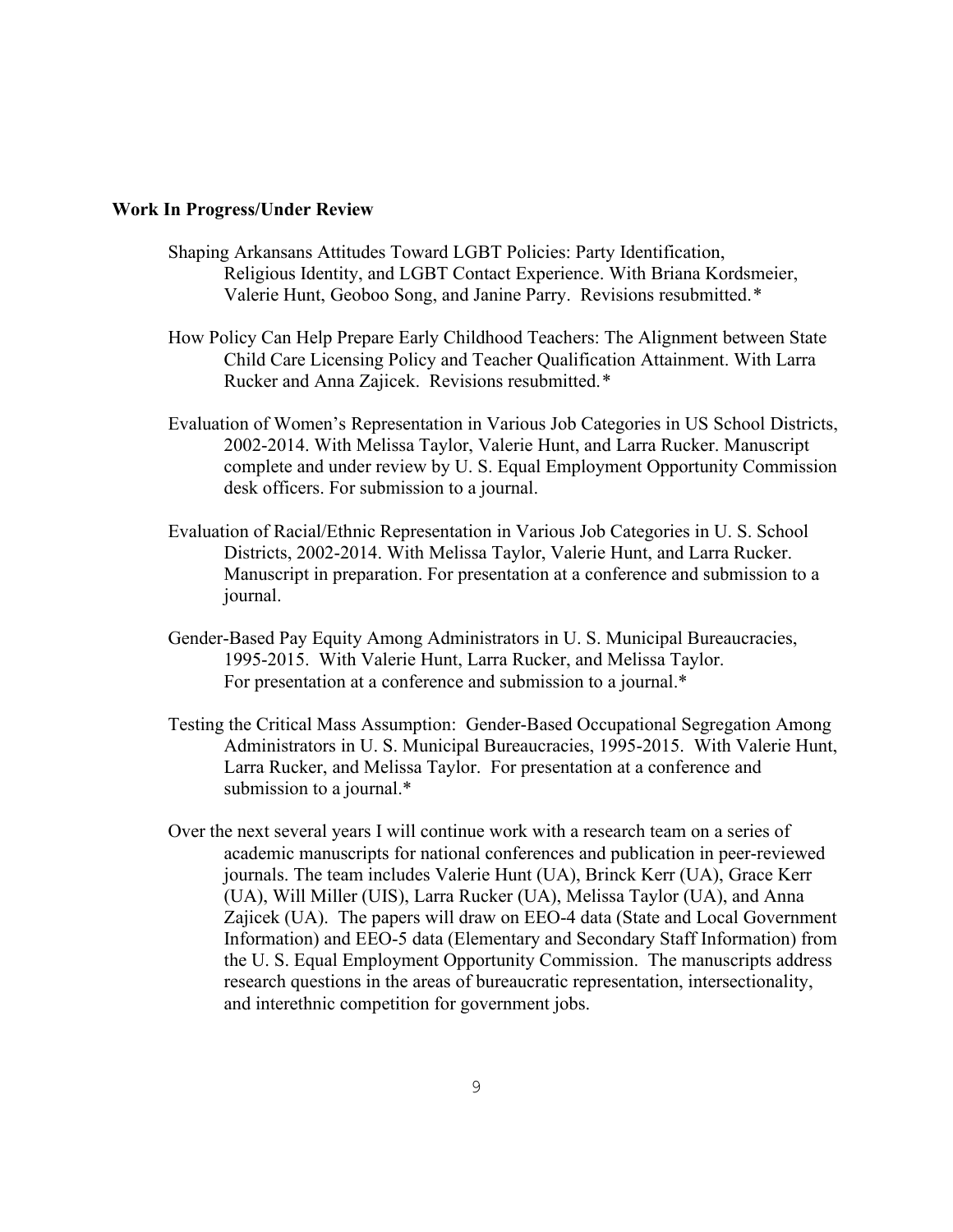I am also a member of an interdisciplinary research team examining the school-toprison pipeline in the State of Oklahoma. Researchers from Northeastern State University (Tahlequah, OK) and the University of Arkansas have access to newly available data from the Oklahoma State Office of Juvenile Affairs and the Oklahoma State Department of Education. Several additional article-length manuscripts will be produced by the team addressing questions about the role of public schools and school resource officers in contributing to Oklahoma's school-to-prison pipeline. These research designs may be replicated for the State of Arkansas.

#### **Conference Papers/Presentations**

- *(\* indicates student collaboration)*
	- Perceptions of Tenure Clarity and Departmental Practices in STEM Disciplines. With Rodica Lisnic and Anna Zajicek. Presented at the 2019 meeting of Equity in STEM Community. Cleveland, OH, October 7-9, 2019.\*
	- Women Faculty in STEM Disciplines: Perceptions of Tenure Clarity and Departmental Practices. With Rodica Lisnic and Anna Zajicek. Presented at the 2019 meeting of the American Sociological Association, New York City, August 10-13, 2019.\*
	- Sex-Based Glass Walls and Parity: Two Tales of U.S. State Bureaucracies, 1987-2015. Presented at the Annual Meeting of the Southern Political Science Association, New Orleans, LA, January 4-6, 2018. With Valerie H. Hunt and Larra Rucker.\*
	- Faculty Assessment of Clarity of Tenure Expectations: Does Gender Matter? With Rodica Lisnic and Anna Zajicek. Presented at the Annual Meeting of the American Sociological Association, Montreal, Canada, August 12-15, 2017.\*
	- Employment Patterns Among Principals in U. S. School Districts: Exploring An Intersectional Approach to Leadership Representation. Presented at the Annual Meeting of the Western Political Science Association, Vancouver, British Columbia, April 13-15, 2017. With Anna Zajicek, Valerie Hunt, and Will Miller.
	- Gender and Tenure-Track Faculty Assessment of the Reasonableness of Tenure Expectations. Presented at the Work and Family Researchers Network, Annual Meeting. Washington, DC, June 23-25, 2016. With Rodica Lisnic and Anna Zajicek.\*
	- Individualized Education Plans: The Fast Track to Juvenile Adjudication in Oklahoma. Presented at the Annual Meeting of the Academy of Criminal Justice Sciences. Denver, CO, March 29-April 2, 2016. With Brett Fitzgerald and Valerie Hunt.\*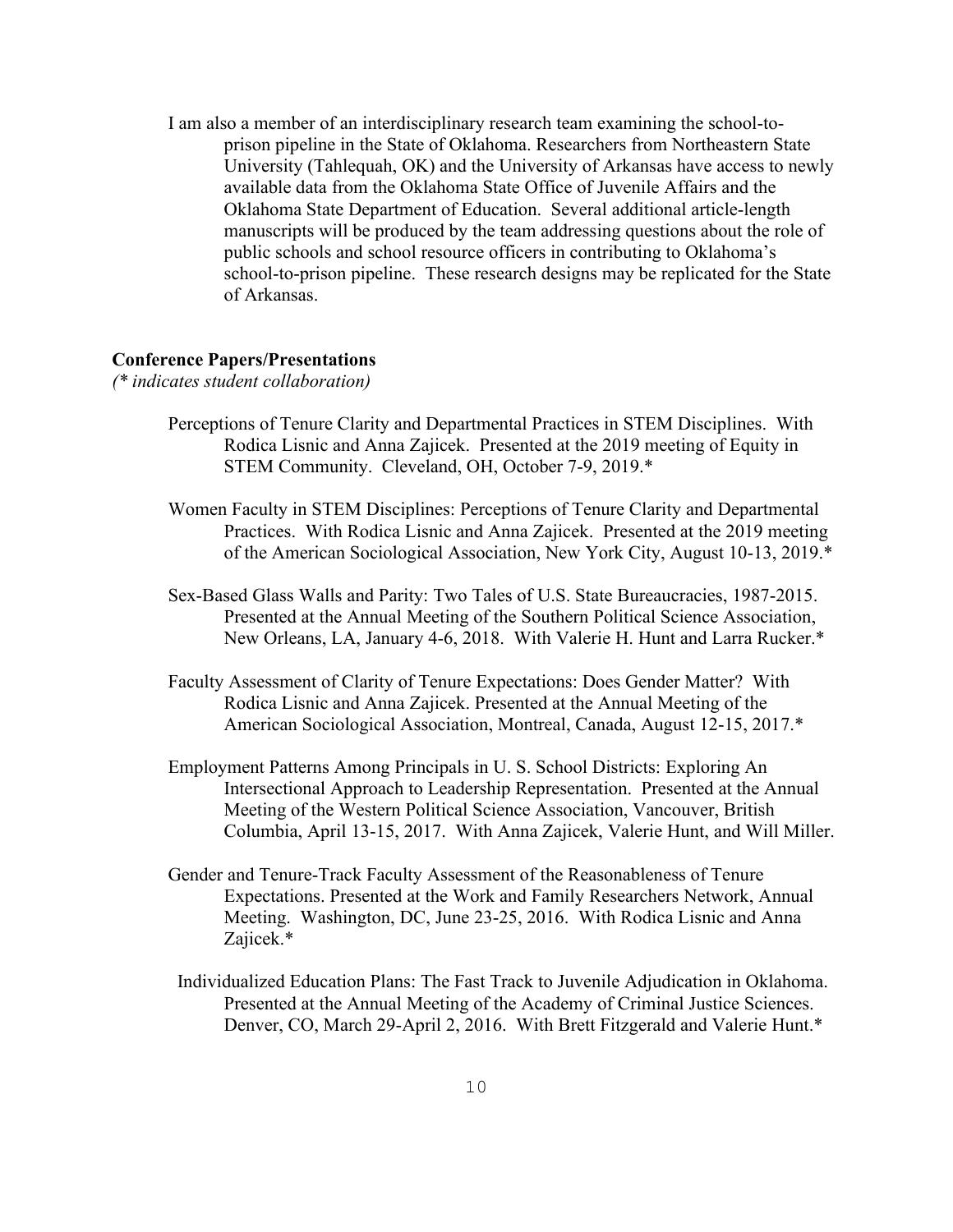- What are the Determinants of Interethnic Competition for Principal Positions in Multiethnic U. S. School Districts? Presented at the Annual Meeting of the National Conference of Black Political Scientists. Jackson, MS, March 16-20, 2016. With Pearl Dowe, Will Miller, and Grace Kerr. (Best paper award.)
- Rethinking Interethnic Competition: What are the Determinants of Interethnic Competition for Principal Positions in Multiethnic U. S. School Districts? Presented at the Midwest Political Science Association meeting, Chicago, IL, April 16-19, 2015. With Pearl Dowe, Will Miller, and Grace Kerr.
- Incarcerating Exceptional Pupils: Is There a School-to-Prison Pipeline in Eastern Oklahoma? Presented at the Academy of Criminal Justice Sciences meeting, Orlando, FL, March 3-6, 2015. With Brett Fitzgerald.\*
- The Diffusion of Safe Haven Legislation: An Examination of Four Early-Adopting States. With Otilia Iancu. Presented at the Midwest Political Science Association meeting, Chicago, IL, April 2012.\*
- Interethnic Competition for Classroom Teacher, Assistant Principal, Principal, and Administrator Jobs in U. S. Multiethnic School Districts, 2002-2008. With Will Miller, Grace Kerr, and Renee Deshommes. Presented at Midwest Political Science Association meeting, Chicago, IL, April 2012.\*
- Bureaucratic, Leadership, and Workforce Representation Among Female Administrators, Principals, Assistant Principals, and Classroom Teachers in U. S. School Districts, 2002-2008. With Grace Kerr and Will Miller. Presented at the Midwest Political Science Association meeting, Chicago, IL, April 2011.
- Talking Us Into War: An Analysis of Presidents Lyndon B. Johnson and George W. Bush. With Barbara Warner and Andrew Dowdle. Presented at the 2010 Southwestern Political Science Association meeting, Houston, TX, April 2010.\*
- Another Reexamination of the Determinants of Ethnic-Based Municipal Employment Patterns: African American and Latino Political Power. With Will Miller, Margaret Reid, and Bill Schreckhise. Presented at the 2008 American Political Science Association meeting, Boston, MA, August 2008. (Best paper award.)
- The Forgotten Minority: An Analysis of American Indian Employment Patterns in State and Local Governments, 1991-2003. With Valerie Hunt, Linda K. Ketcher and Jennifer Murphy. Presented at the 2008 Southwestern Political Science Association meeting, Las Vegas, NV, March 2008.\*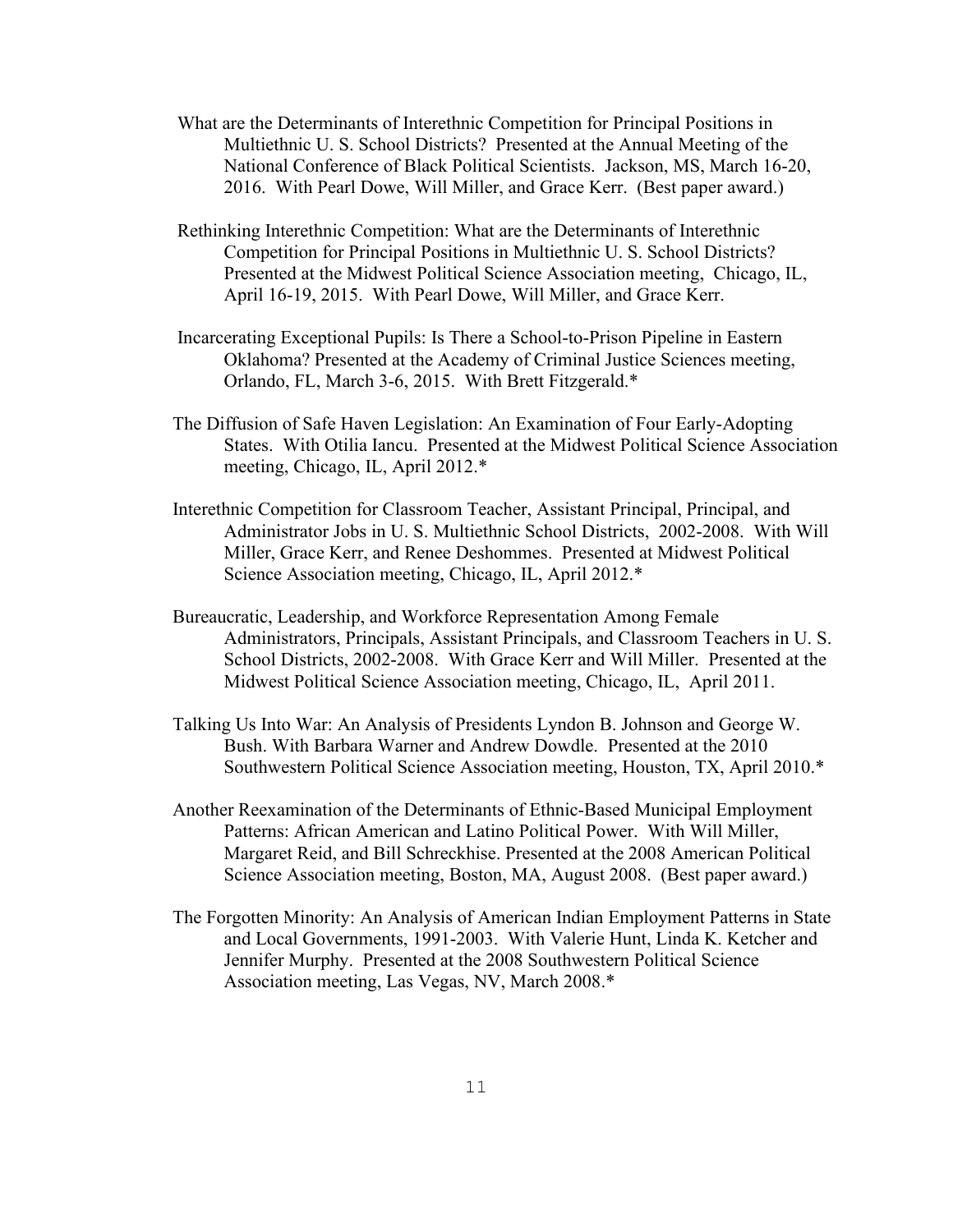- The Determinants of Child Abuse and Neglect Among American Indians and Alaskan Natives Across States and Over Time: Does Policy Matter? With Linda Ketcher and Will Miller. Presented at the 2008 Arkansas Political Science Association meeting, Fayetteville, AR, February 2008.\*
- When Does Politics Matter? A Reexamination of the Determinants of Ethnic-Based Municipal Employment Patterns. With Will Miller, Margaret Reid, and William Schreckhise. Presented at the 2006 Southwestern Political Science Association meeting, San Antonio, TX, April 2006. (Best paper award.)
- An Unconventional Application of the Glass Ceiling Concept: African American and Latino Administrators in Municipal Government Bureaucracies, 1987-1997. Presented at the 2004 Southwestern Social Science Association meeting, San Antonio, TX, April 2004. With Will Miller and Margaret Reid.
- The Determinants of Public School Quality in the State of Arkansas: A Time Series Analysis. Presented at the 2003 Arkansas Political Science Association meeting, Conway, AR, February 2003. With Tiffini Jackson, Will Miller, and Jack Kern.\*
- Descriptive Representation Among Latinas, African American Women, and White Women in Multiethnic Cities: Employment Inequalities in Municipal Bureaucracies. Presented at the 2002 Southwestern Social Science Association meeting, New Orleans, Louisiana, March 2002. With Will Miller and Margaret Reid. (Best paper award.)
- Private School Choice in the State of California: The Effects of Public School Quality, Race, and Religion. Presented at the 2001 Arkansas Political Science Association meeting, Searcy, Arkansas, February 2001. With Kevin Braswell and Will Miller.\*
- Economic Representation: Determinants of Gender-Based Pay Disparities in State Government, 1985-1997. Presented at the 2000 American Political Science Association meeting, Washington, DC, September 2000. With Steven Neuse.
- Workforce Changes in Municipal Agencies: The Case of New Hires. Presented at the 2000 Urban Affairs Association meeting, Los Angeles, California, May 2000. With Will Miller and Margaret Reid.
- Sex-Based Occupational Segregation in U. S. State-Level Bureaucracies, 1985-1997. Presented at the 2000 Southwestern Social Science Association meeting, Galveston, Texas, March 2000. With Will Miller and Margaret Reid.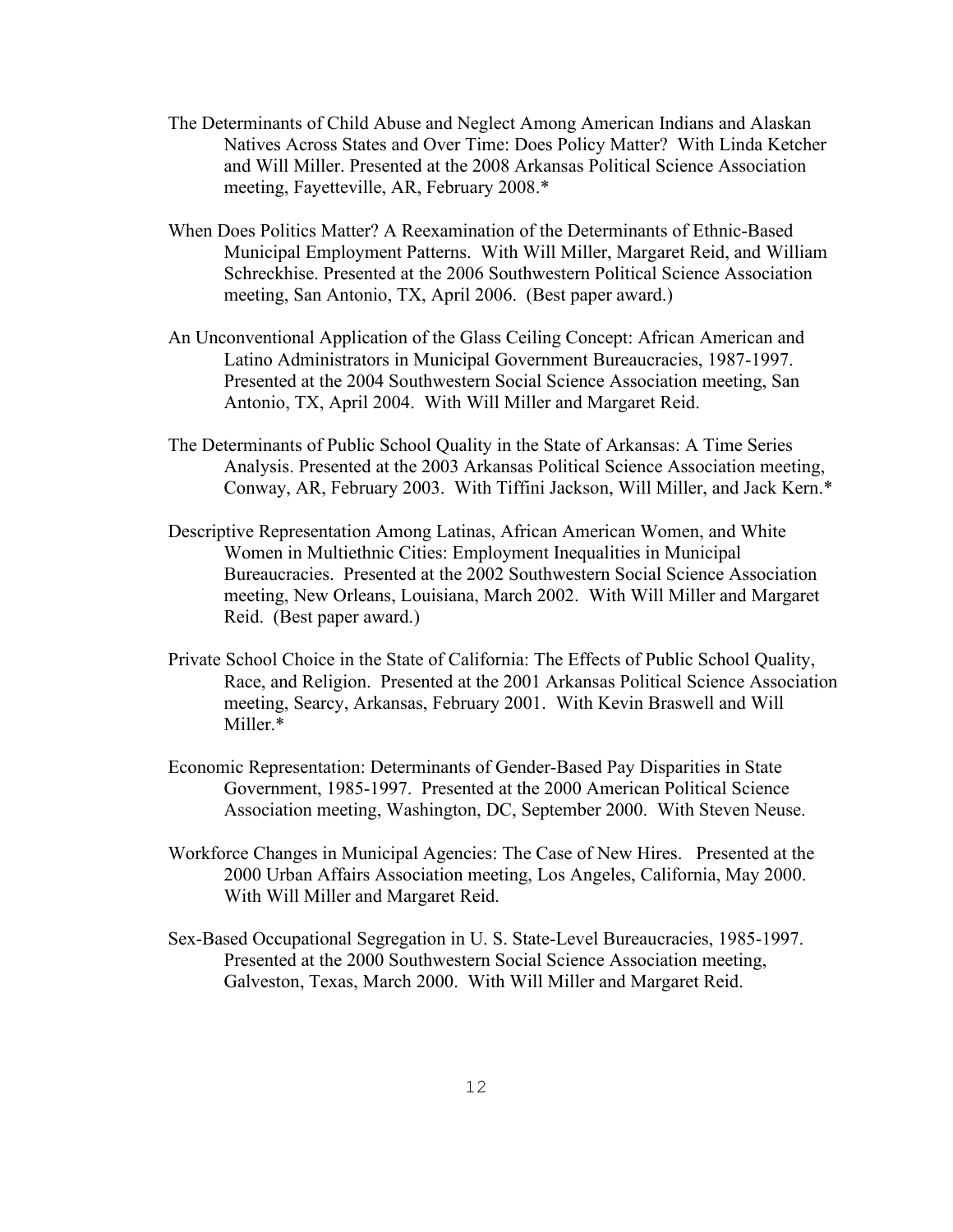- Using EEOC Data to Evaluate the Nature and Extent of Sex-Based Occupational Segregation: The Case of U. S. State Bureaucracies. Presented at the Annual Meeting of the Arkansas Political Science Association, February 1999. With Will Miller and Margaret Reid. (Best paper award.)
- A Study of the Advancement of Women in Municipal Government Bureaucracies: Persistence of Glass Ceilings? Presented at the Fifth Annual Women's Policy Conference, Washington, DC, June 1998. With Margaret Reid and Will Miller.
- Gender-Based Occupational Segregation and Salary Disparities in Municipal Bureaucracies: Persistence of Glass Ceilings and Glass Walls? Presented at the Southwestern Social Science Association meeting, Corpus Christi, Texas, March 1998. With Will Miller and Margaret Reid.
- Local Self-Governance and Representative Bureaucracy: Persistence of Glass Ceilings and Glass Walls? Presented at the International Urban Affairs meeting, Toronto, Canada, April 1997. With Margaret Reid and Will Miller.
- Mayor-Manager: Are There Differences in Budgetary Policy? Presented at the Arkansas Political Science Association meeting, Fayetteville, Arkansas, February 1997. With Will Miller and Margaret Reid.
- Determinants of Female Employment Patterns in U. S. Cities: A Time-Series Analysis. Presented at the Southern Political Science Association meeting, Atlanta, Georgia, November 1996. With Will Miller and Margaret Reid.
- The Impact of New Members on Partisanship in the U. S. House of Representatives: A Comparative Analysis of Six High-Turnover Congresses. Presented at the Midwest Political Science Association meeting, Chicago, IL, April 1996. With Patricia Hurley.
- First Term Members in the 103rd House: Their Effects on Partisanship and Policy. Presented at the Midwest Political Science Association meeting, Chicago, Illinois, April 1995. With Patricia Hurley.
- Measuring Leadership Power in the U. S. House: An Index of Speakers' Formal Powers, 1877-1990. Presented at the Arkansas Political Science Association meeting, North Little Rock, Arkansas, February 1995.
- Structural Determinants of Party Voting in the U. S. House of Representatives: 1877- 1990. Presented at the Midwest Political Science Association meeting, Chicago, Illinois, April 1994.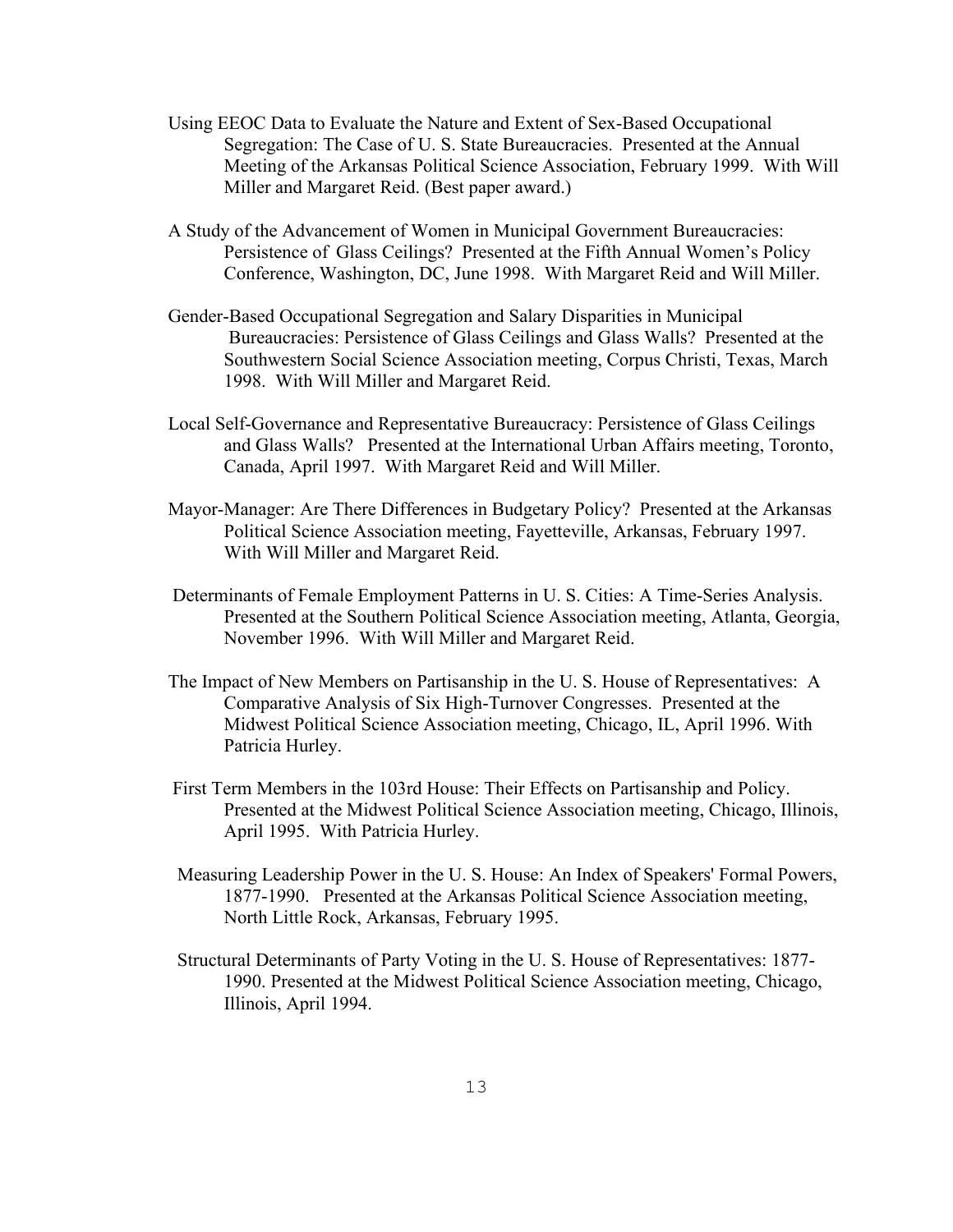- Partisanship and Presidential Approval: An Error Correction Model. Presented at the American Political Science Association meeting, Chicago, Illinois, September 1992.
- A Pooled Time-Series Analysis of the Defense Subgovernment Theory. Presented at the Midwest Political Science Association meeting, Chicago, Illinois, April 1992. With Karl DeRouen and Clay Hanks.
- Partisanship and Presidential Approval: A Time-Series Analysis. Presented at the Southwestern Social Science Association meeting, Austin, Texas, March 1992.
- Rawls and Marx: The Difference Principle vs. the Need Principle. Presented at the Southwestern Social Science Association meeting, San Antonio, Texas, March 1991. With Aaron Knight.
- Determinants of Minority Employment Patterns: A Time-Series Analysis. Presented at the Southwestern Social Science Association meeting, San Antonio, Texas, March 1991. With Kenneth Mladenka.

# **Other Conference Participation**

- Chair, roundtable discussion on Probable Effects of the 2018 and 2020 U. S. National Elections on Graduate Education, Council of Southern Graduate Schools, Fayetteville, Arkansas, February 2018.
- Chair, panel on Public Service Motivation, Midwest Political Science Association meeting, Chicago, Illinois, April 2012.
- Chair, panel on Public Administration and Gender Equity, Midwest Political Science Association meeting, Chicago, Illinois, April 2011.
- Chair, panel on Agenda Setting and Policy Formation, Arkansas Political Science Association meeting, Fayetteville, Arkansas, February 2004.
- Discussant, panel on Legislative Process, Arkansas Political Science Association meeting, Fayetteville, Arkansas, February 2004.
- Chair, panel on Electoral Participation Among African Americans and Latinos, Southwestern Political Science Association meeting, New Orleans, LA, March 2002.
- Chair, panel on Agenda Setting, Problem Definition and Non-decisionmaking, Arkansas Political Science Association meeting, Searcy Arkansas, February 2001.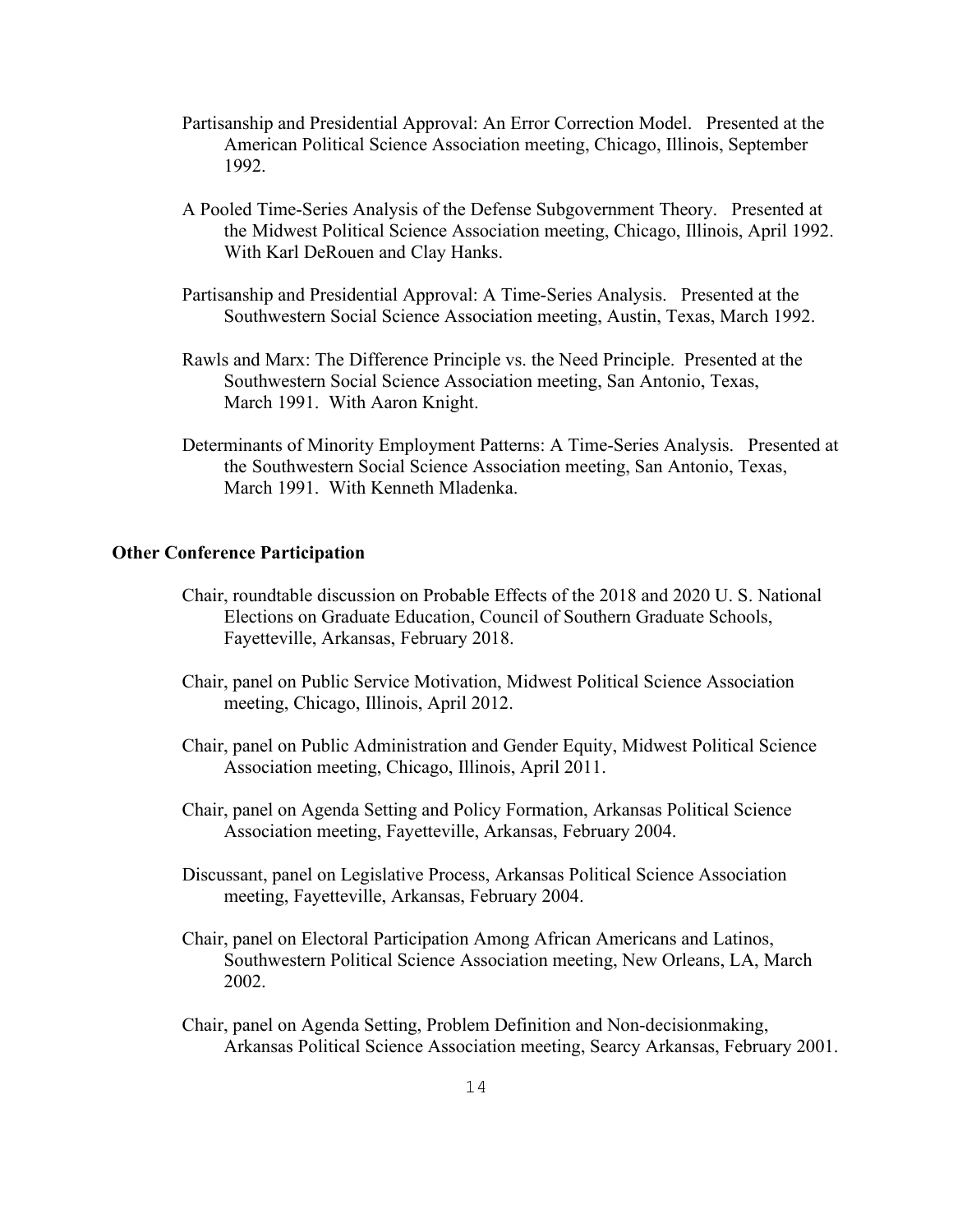- Chair, panel on Conducting Employment Research with EEOC Data, American Political Science Association meeting, Washington, DC, September 2000.
- Program Committee, Section Head for Legislatures and Executives, Southwestern Social Science Association meeting, Galveston, Texas, March 2000.
- Chair, panel on Minority Politics, Southwestern Social Science Association meeting, Corpus Christi, Texas, March 1998.
- Discussant, panel on Congressional Parties, Southern Political Science Association meeting, Atlanta, Georgia, November 1996.
- Discussant, panel on Public Approval of Legislative Institutions, Midwest Political Science Association meeting, Chicago, Illinois, April 1995.
- Discussant, panel on Campaigning for the Senate, Midwest Political Science Association meeting, Chicago, Illinois, April 1994.
- Discussant, panel on Political Control of the Bureaucracy, Southwestern Social Science Association meeting, San Antonio, Texas, March 1994.
- Discussant, panel on Politics in the U. S. Senate, Southwestern Social Science Association meeting, Fort Worth, Texas, March 1990.

# **Invited Lectures/Talks**

- Presentation on Public Policy Ph.D. Program to Graduate School and International Education/Research & Innovation Capital Campaign Committee, University of Arkansas, October 2019. With Valerie Hunt, Meredith Adkins, and Larra Rucker.
- Presentation to visiting scholars from Egypt, Egypt Junior Scholar Development Program, College of Education and Health Professions, University of Arkansas, September 2018.
- Baum Teaching Workshop, presentation on how to improve student writing using a research design paper assignment, Teaching and Faculty Support Center, University of Arkansas, August 2018.
- Panelist, Preparing for a Doctoral Program, Graduate School Orientation, Graduate School and International Education. University of Arkansas, August 2017.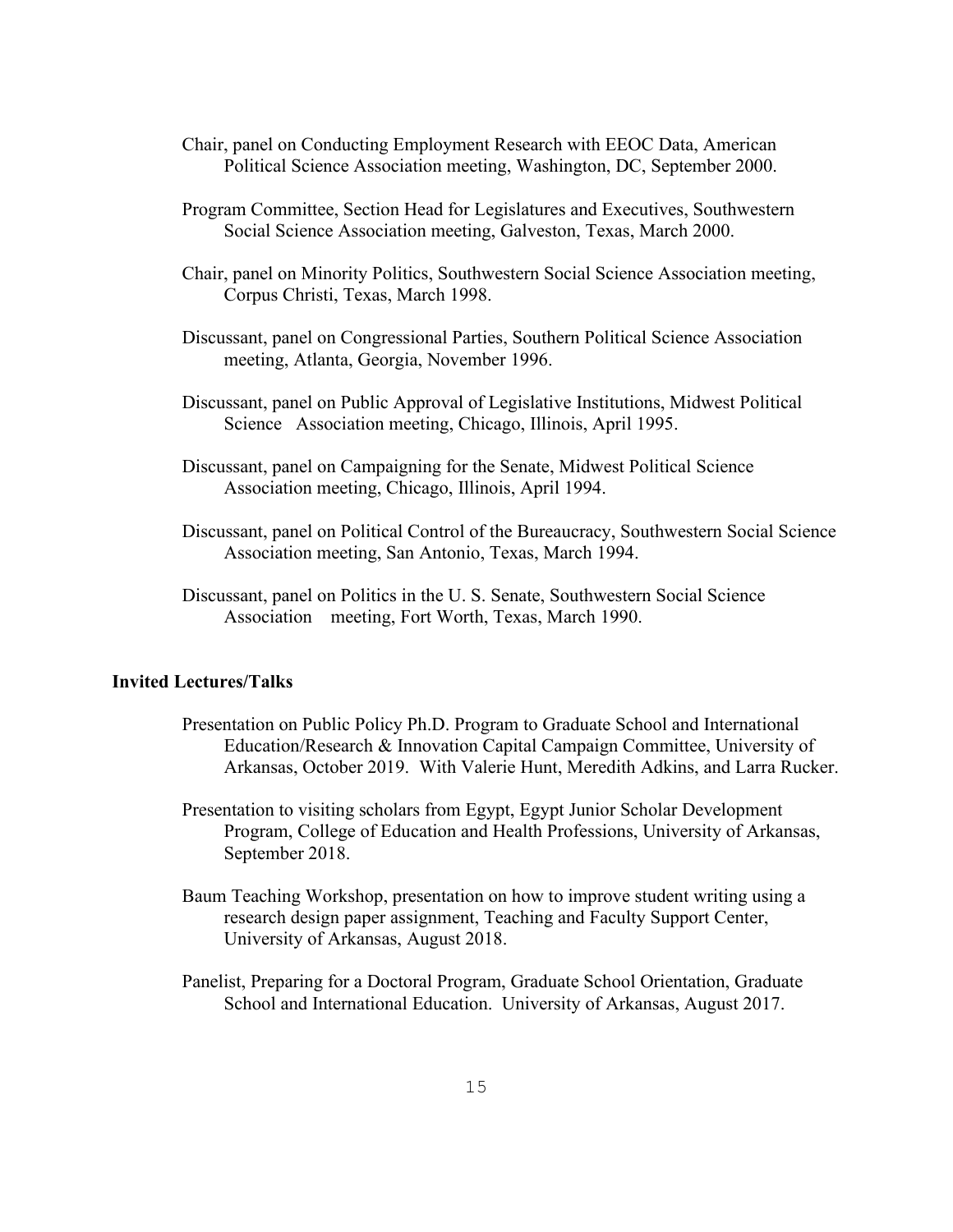- Rethinking Public Sector Employment Competition: What are the Determinants of Interethnic Competition for Principal Positions in Multiethnic U. S. School Districts? EEODATANET Conference. U. S. Equal Employment Opportunity Commission Headquarters. Washington, DC, June 19-23, 2017. With Pearl Dowe, Will Miller, and Grace Kerr.
- Presentation to the Research and Professional Development Series, Public Policy Ph.D. Program, University of Arkansas. The Successful Job Search: Goals and Strategies for Public Policy Ph.D. Students. Fayetteville, AR, March 2010, October 2011, November 2015, and November 2017.
- Can EEO-4 and EEO-5 Data be used to Evaluate Interethnic Competition For Public Sector Jobs? Some Suggested Measurement and Modeling Strategies. Presentation on investigating interethnic competition with EEO-4 (state and local governments) and EEO-5 (public education) research to Fellow EEO researchers. EEODATANET Conference. U. S. Equal Employment Opportunity Commission Headquarters. Washington, DC, May 14-15, 2015. With Will Miller.
- Presentation on EEO-4 (state and local governments) and EEO-5 (public education) research to Fellow EEO researchers. EEODATANET Conference. U. S. Equal Employment Opportunity Commission Headquarters. Washington, DC, May 13- 14, 2014. With Will Miller.
- Presentation on the Dysfunctional U. S. Congress. Osher Lifetime Learning Institute, College of Education and Health Professions, University of Arkansas, Fayetteville, AR, May 21, 2014.
- Presentation to the Research and Professional Development Series, Public Policy Ph.D. Program, University of Arkansas. Interethnic Competition for Classroom Teacher, Assistant Principal, Principal, and Administrator Jobs in Multiethnic U. S. School Districts, 2002-2008. Fayetteville, AR, November 2, 2012. With Renee Deshommes, Grace Kerr, and Will Miller.
- Presentation to the Research and Professional Development Series, Public Policy Ph.D. Program, University of Arkansas. Completing Your Dissertation: Practical Considerations. Fayetteville, AR, March 15, 2011. With Mike Miller and Valerie Hunt.
- Presentation to the Research and Professional Development Series, Public Policy Ph.D. Program, University of Arkansas. Another Examination of the Determinants of Ethnic-Based Municipal Employment Patterns: African American and Latino Political Power. Fayetteville, AR, October 2010. With Bill Schreckhise, Will Miller, and Margaret Reid.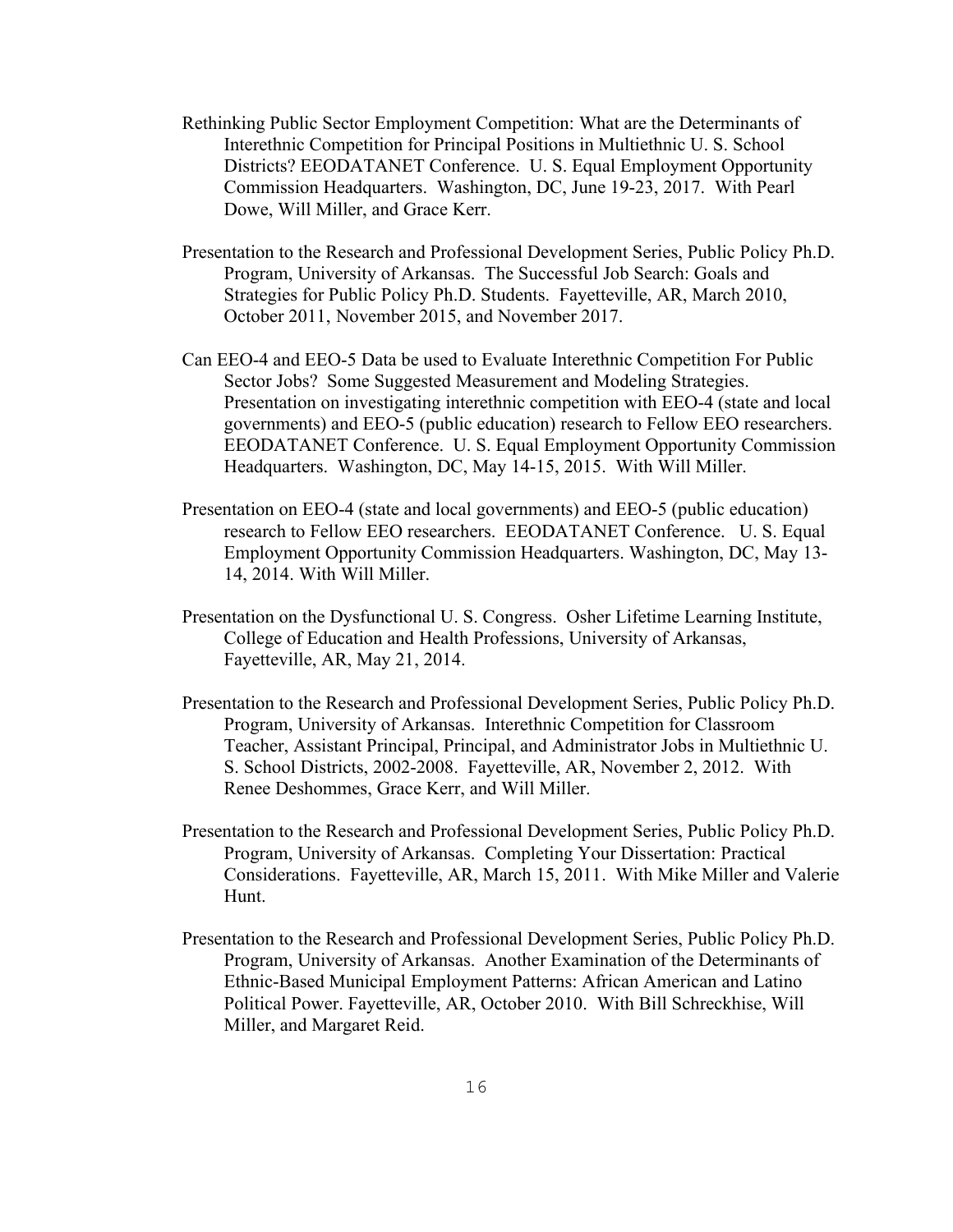- Presentation to the Washington County Historical Society and the Diane Blair Center for Southern Politics and Society. Why Do Members of Congress Make the Decisions They Do?, Fayetteville, AR, February 2004.
- Presentation to U. S. Equal Employment Opportunity Commission staff on sex-based pay disparities in U. S. state bureaucracies, Washington, DC, September 2000. With Steven Neuse.

#### **Grants and Fellowships Awarded**

- Chancellor's Discovery Grant Award, 2018. Funding for *Illustrating new pathways to commercialization: Treatment strategy for phenylketonuria via advancements in Microbiome Engineering.* (Team – Robert Beitle (PI), Hannah Jensen (Co-PI), Brinck Kerr (Co-PI), and Jeff Amerine (Co-PI)), \$97,000 (two years). Role: Co-Primary Investigator
- Robert Wood Johnson Health Foundation Policy Research Scholars Award, 2017-2020. Dissertation Research Funding for Electa Leigh Hare-RedCorn in connection with the Indigenous Food and Agriculture Initiative, School of Law, University of Arkansas. (PI – Janie Hipp; Co-PI – Brinck Kerr), \$120,000 (four years). Role: Co-Primary Investigator
- Winthrop Rockefeller Distinguished Lecture Award, 2010. Funding to bring Jonathan Kozol to Campus. (With Paul Hewitt and Tom Smith), \$25,000. Role: Primary Investigator
- Mack Blackwell Transportation Center (with Will Miller), 2002-03, \$55,000 *Community Impact of Regional Transportation Infrastructure Growth: An Evaluation Of the Attitudes of Citizen and Community Leaders on Past and Projected Growth of the Regional Transportation Infrastructure in Northwest Arkansas.* Role: Co-Investigator

SILO Advisory Council Research Fellowship, 1999-2000, (With Zane Wilson), \$2300.

- Teaching Grant, Teaching and Faculty Support Center, University of Arkansas, 1999, \$500.
- Service Grant, Pi Sigma Alpha Honor Society, 1998, \$500.
- Research Incentive Grant, Fulbright College, University of Arkansas, 1996, (With Will Miller and Margaret Reid), \$2000.

Merit Fellowship, Texas A&M University, 1990, \$1200.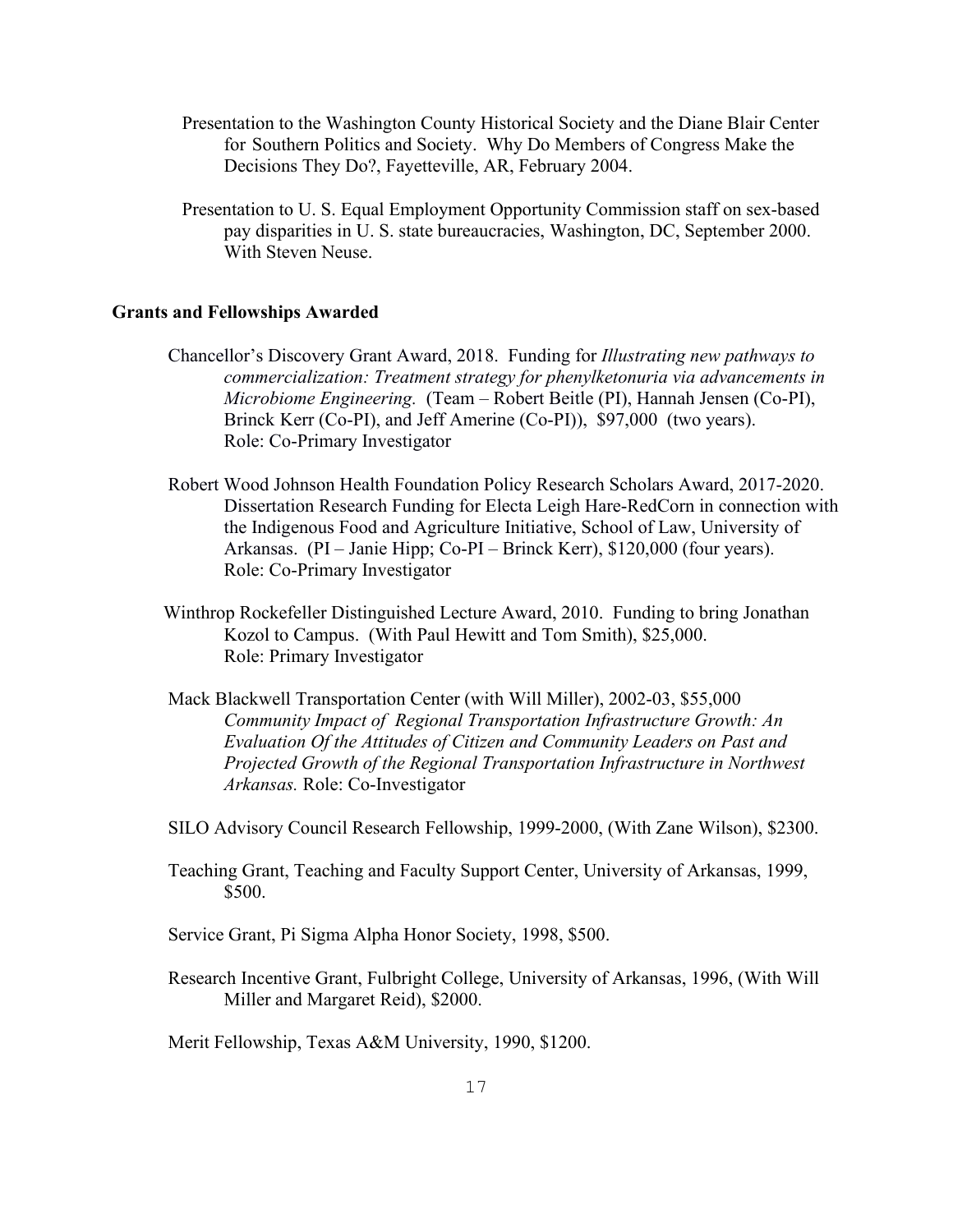Research Grant, Department of Political Science, Texas A&M University, 1990, \$500.

Regent's Graduate Fellowship, Texas A&M University, 1988, \$1000.

# **Professional Development**

- Summer Teaching Camp, Teaching and Faculty Support Center, University of Arkansas, 1997, 1999, 2018
- Compact for Faculty Diversity, Institute on Teaching and Mentoring, Southern Regional Education Board, Arlington, VA, October 22-25, 2009.

# **Doctoral Dissertations Directed**

- *Legislating Social Inclusion: Social Interaction and Perceptions of Middle Level Students Toward those with Disabilities.* Whitehead, Deidre NeCol. Completed December 2020.
- *The Network for Student Success: A Case Study of African American Male Retention at a Two-Year College.* Richard Moss. Completed December 2018.
- *Transferring Implementation Facilitation Knowledge and Skills to Improve Healthcare Delivery Systems.* Mona Ritchie. Completed April 2016.
- *Primary Care Physician Opinions about Independent Autonomous Nurse Practitioners* (Co-chair with Dr. Barbara Shadden). James Michael Flanigan. Completed July 2015.
- *Police Department Taser Use: Stopping the Escalation of Force.* (Co-chair with Dr. Valerie Hunt). Michael Moyer. Completed April 2015.
- *The Environmental Determinants of Low Birth Weight and Pre-term Births Among African American Infants.* Tionna Jenkins. Completed April 2015.
- *The Effects of Providing In-State Tuition to Undocumented Students in the United States.* (Co-chair with Dr. Tom E. C. Smith). Villarraga, Luis Alexander. Completed November 2014. (Winner of the Will Miller PUBP Distinguished Dissertation Award.)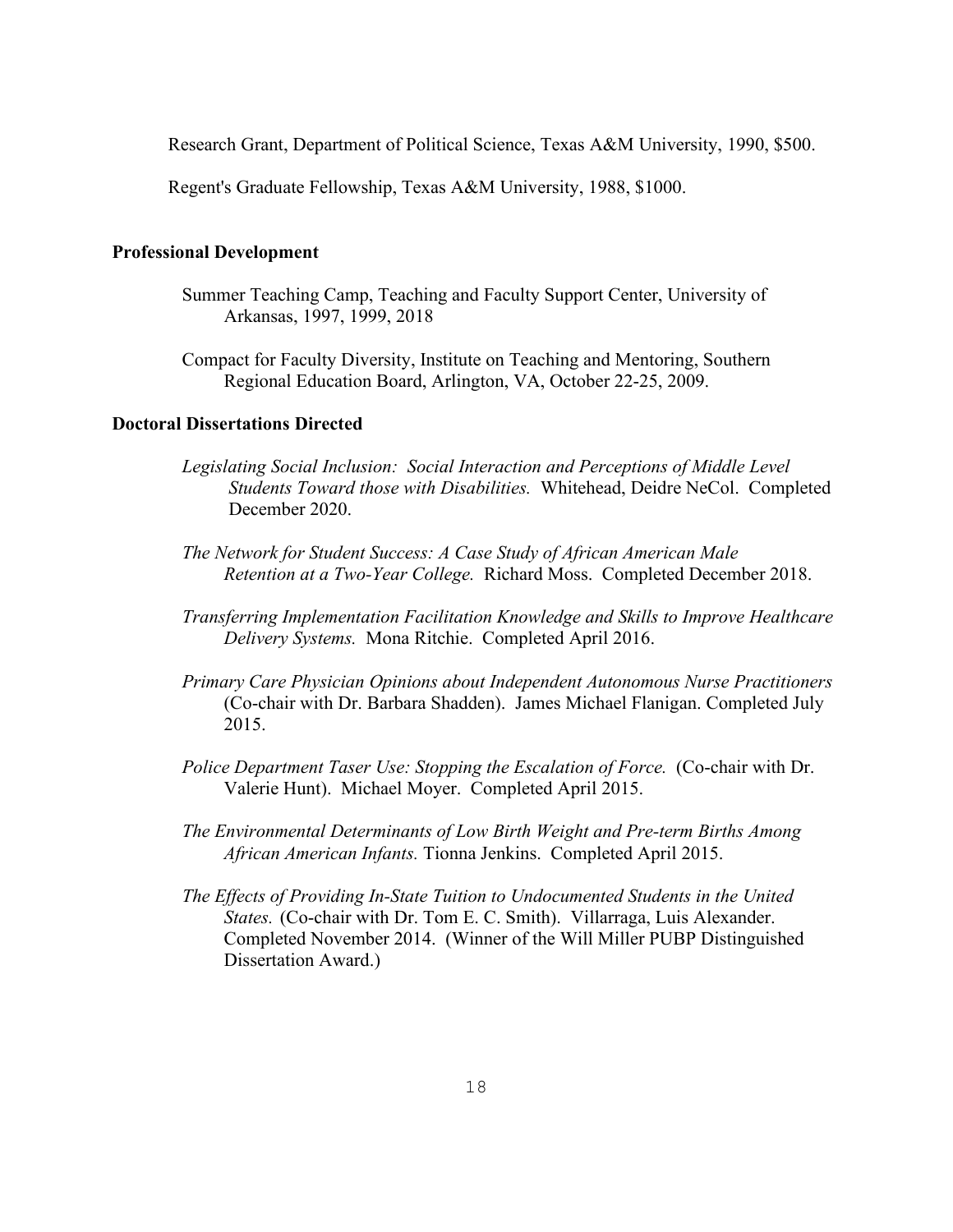- *The School-to-Prison Pipeline in Eastern Oklahoma: Why do some Schools Refer Special Needs Children to the Juvenile Justice System at Greater Rates than Other Schools?* Brett Fitzgerald. Completed November 2014. (Winner of the Will Miller PUBP Distinguished Dissertation Award.)
- *The Advocacy Efforts of Three Denominational Policy Offices on Capitol Hill.* Julie Summers. Completed May 2014.
- *Community Participation in Post-Tsunami Redevelopment in Aceh: The Process and Community Members' Perceptions and Preferences.* Ichsan Ichsan. Completed September 2011.
- *School District Characteristics in Arkansas that Contribute to Wellness Policy Innovation.* Cammie Marti. Completed June 2010.
- *Safe Haven Legislation: The Political Story Behind Policy Diffusion.* Otilia Iancu. Completed May 2010. (Winner of PUBP Best Dissertation Award.)
- *Talking Us Into War: Problem Definition by Presidents Lyndon B. Johnson and George W. Bush.* Barbara Warner. Completed June 2009. (Winner of PUBP Best Dissertation Award.)
- *The Forgotten Minority: A Cross-Sectional and Time Series Analysis of American Indian/Alaskan Native Child Abuse and Neglect, 1993-2003.* Linda K. Ketcher. Completed July 2008.

# **Doctoral Dissertations Directed (In Progress)**

Taylor, Melissa. *A Study of Representative Bureaucracy in U. S. Public School Districts, 2002-2014.* (Co-chair with Dr. Tom Smith).

# **Professional Service Activities and Affiliations**

- Editorial Board, *Policy Studies Journal,* 2019 to present
- Jewel Prestage Best Paper Award Committee, Southwestern Social Science Association, 2013-2014
- Marian Irish Award Committee for the Best Paper on Women and Politics, Southern Political Science Association, 2012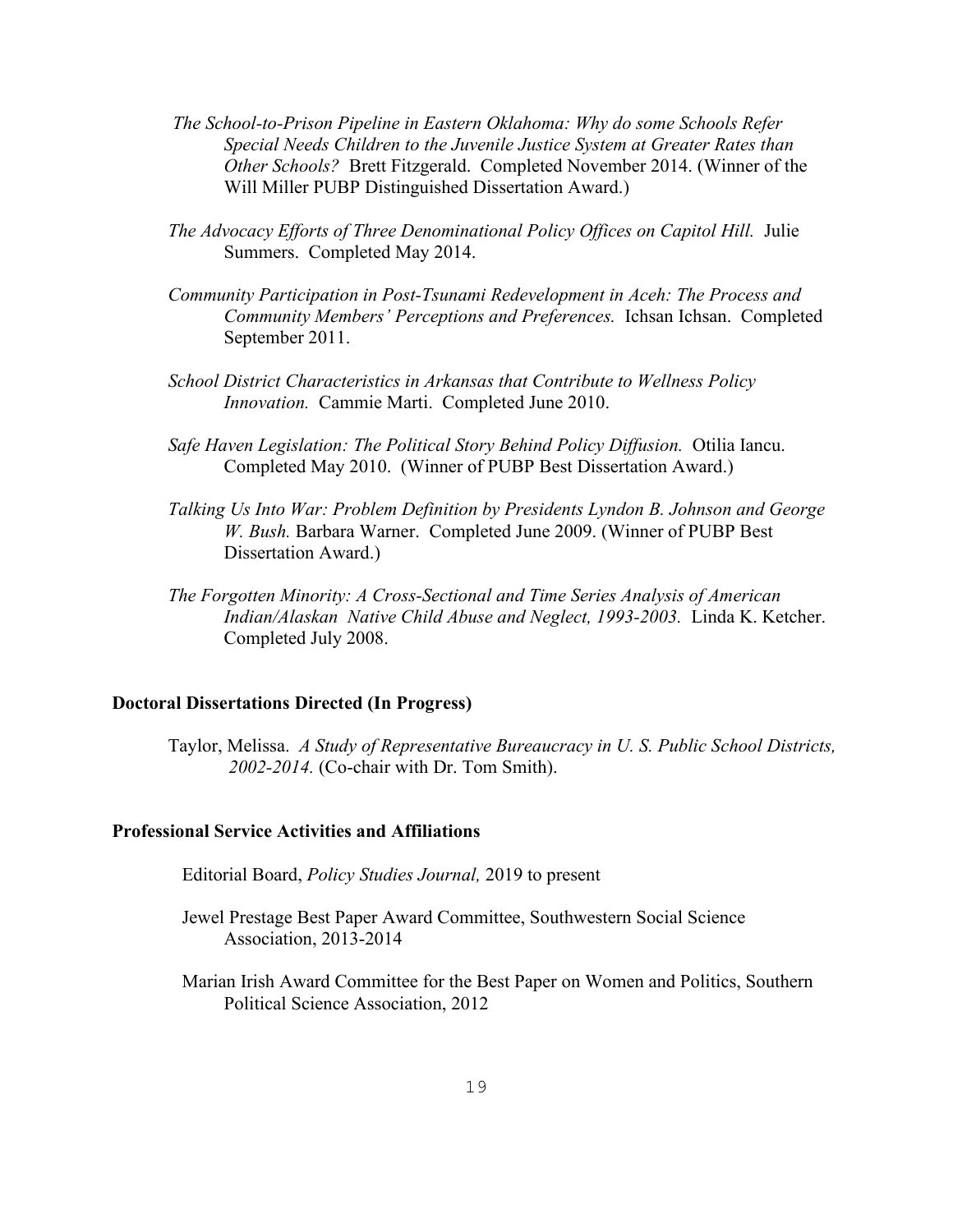Resolutions Committee, Southwestern Political Science Association, 2008-2010

Editor, *The American Review of Politics,* 2002-2007

 Best Paper on State and Local Government Award Committee, Southwestern Social Science Association, 2005

Executive Council, Southwestern Political Science Association, 2001-2003

Executive Committee, Arkansas Student Congress, Arkansas State Communications Association, 1997 to 2000

Editorial Board, *Midsouth Political Science Review*, 1997 to present

Best Graduate Student Paper Award Committee, Southwestern Social Science Association, 1996

Manuscript Reviewer for the following journals:

*Administration & Society American Indian Quarterly American Journal of Political Science American Review of Public Administration Congress & the Presidency International Journal of Public Administration Journal of Developing Areas Journal of Educational Research & Policy Studies Journal of Politics Legislative Studies Quarterly Policy Studies Journal Political Research Quarterly Politics and Policy Politics, Groups, and Identities Public Administration Public Administration Quarterly Public Administration Review Review of Public Personnel Administration Social Science Quarterly State Politics and Policy Quarterly The American Politics Review The American Review of Politics The Midsouth Political Science Review Urban Affairs Review*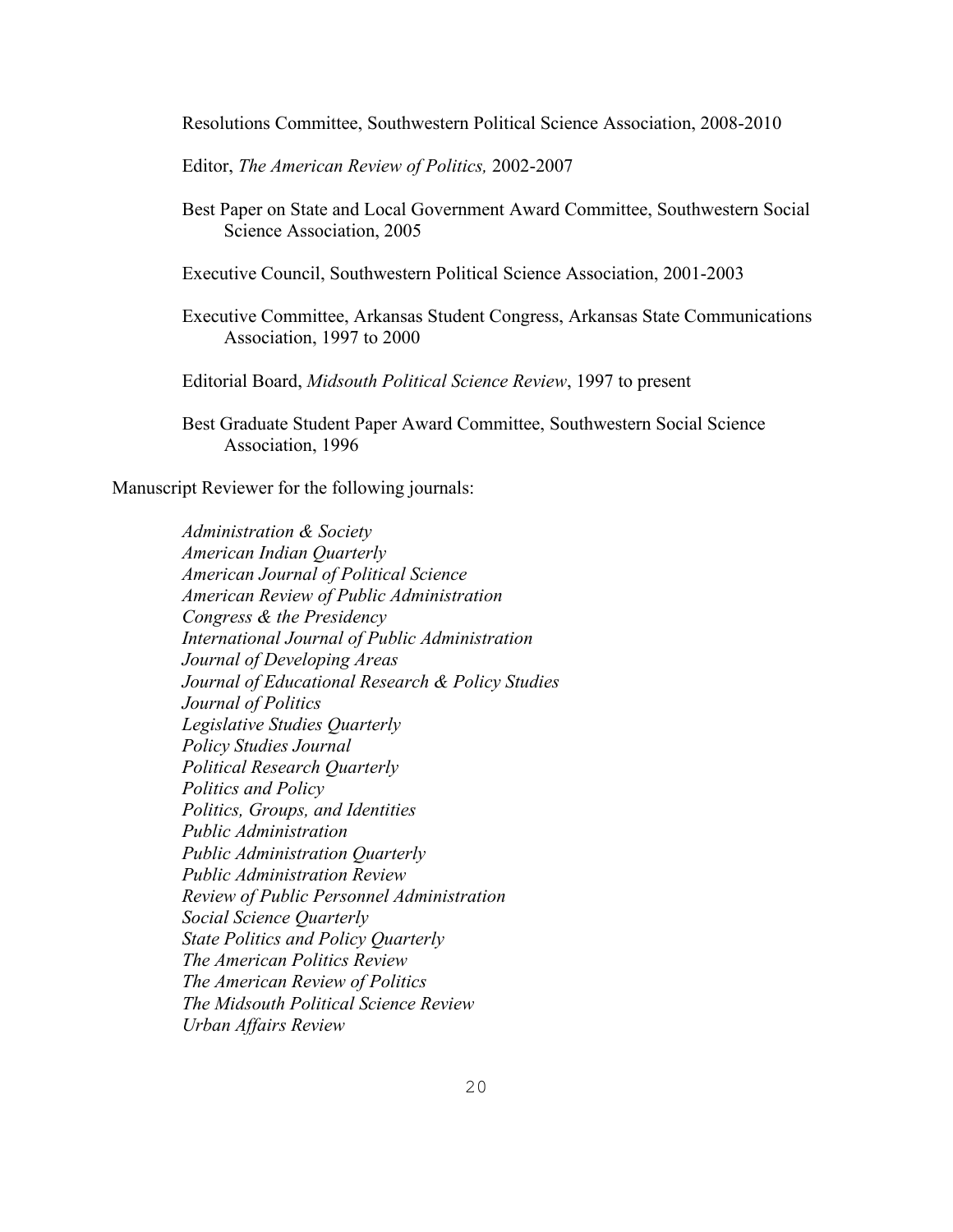Memberships (various years)

American Political Science Association Arkansas Political Science Association Association for Public Policy Analysis and Management Council of Southern Graduate Schools Midwest Political Science Association National Conference of Black Political Scientists Southern Political Science Association Southwestern Social Science Association

# **University Service Activities, University of Arkansas**

 Member (ARSC Representative), Academic Appeals Committee of the Graduate Council, GSIE, 2021

- Member, Social Justice Specialization, Interdisciplinary Public Policy Ph.D. Program, Graduate School and International Education, 2020 to the present
- Member, Steering Committee, Natural State Consortium for Food and Health, University of Arkansas, 2019 to the present
- Graduate Council, Fulbright College Representative, 2018-2021
- Member, Fifth Year Review Committee for the Dean of the Graduate School and International Education, 2018-19
- Member, Building a Collaborative and Innovative Campus Signature Area Committee, 2017-2018
- Member, Daniel E. Ferritor Departmental Excellence in Teaching Award Committee, 2017-2018, 2021-2022.
- Member, Graduate Student Success Advisory Council, Graduate School and International Education, 2017-2018
- Member, Inquiry Review Committee for Research Misconduct, Office of the Provost, Fall 2017
- Chancellor's Campus Planning Committee, Initiative to Strengthen Graduate Education, 2016-2017
- Judge, 3-Minute Thesis Competition, Graduate School and International Education, 2016, 2018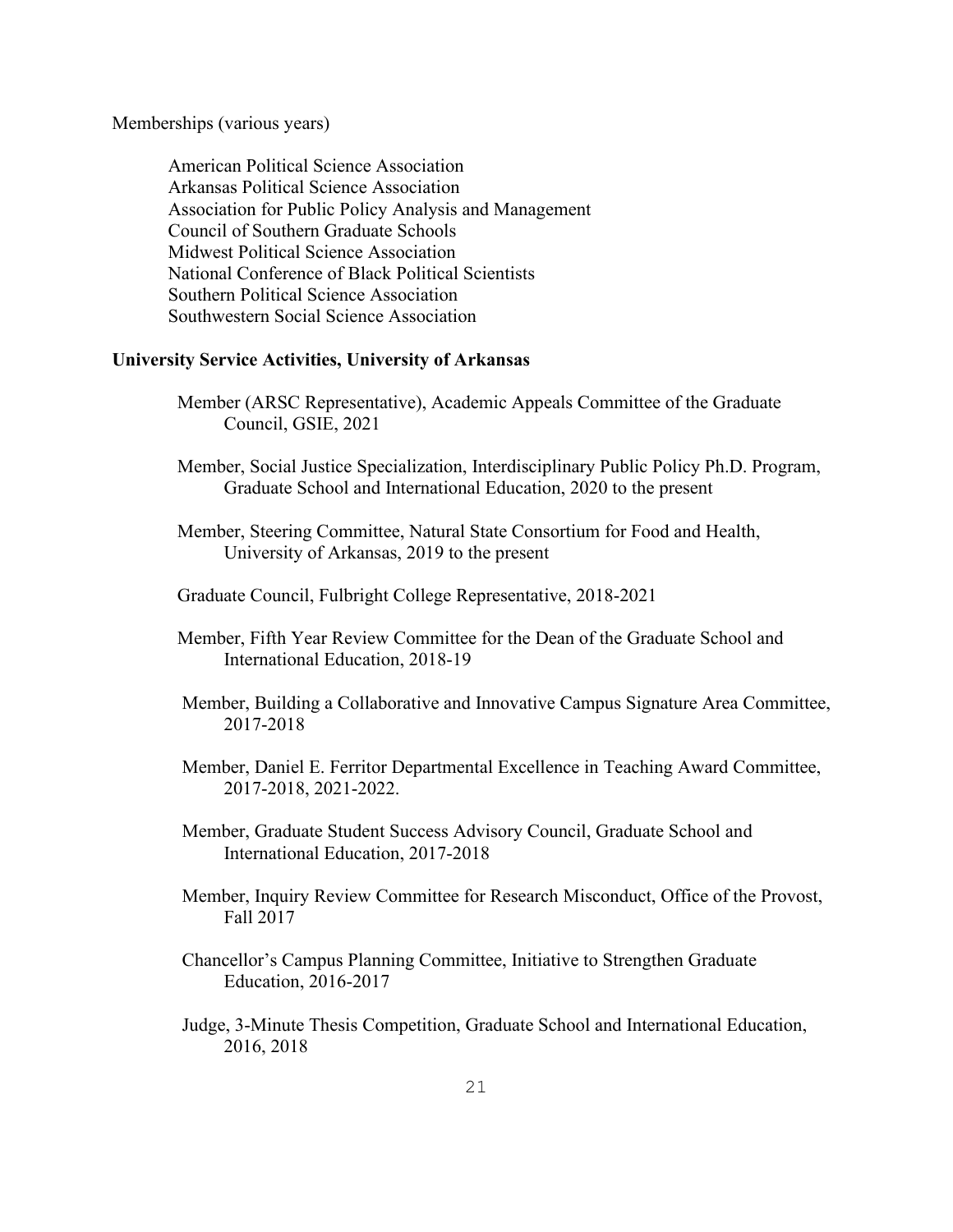Faculty Senate, Fulbright College Representative, Fall 2015 to Spring 2017

Graduate Council, Fulbright College Representative, Spring 2016

- Marshal, All-University Commencement, Fall 2014, Fall 2015, Spring 2016, Fall 2016, Fall 2017, Spring 2018, Fall 2018, Spring 2019, Fall 2019, Spring 2021, Fall 2021
- Arkansas Alumni Association Faculty Distinguished Achievement Awards, Selection Committee, 2013-14
- Charles and Nadine Baum Faculty Teaching Award, Selection Committee, 2013-14
- Search Committee Member, Dean of the J. William Fulbright College of Arts and Sciences, 2013-2014
- Graduate School Faculty Advisory Board, Graduate School & International Education, 2012 to the present
- All-University Academic Integrity Board, Graduate School Representative, 2011-2014
- Graduate Student Orientation, Graduate School and International Education, Cohort Leader, 2007, 2008, 2009, 2011, 2015, 2017, 2018, 2019
- Mack-Blackwell Transportation Center Advisory Board, 2007-2013
- Search Committee Member, Dean of the Graduate School & International Education, 2009-2010
- Graduate Council, Representative for Fulbright College, Fall 2010
- Graduate Council, Representative for Interdisciplinary Programs, 2008-09
- Multicultural Center Advisory Board, 2008-09
- Interdisciplinary Program Directors Committee, Graduate School and International Education, 2007 to the present
- Co-Chair, Winthrop Rockefeller Distinguished Lecturer Committee, 1998-1999
- Faculty Advisor, University of Arkansas delegation, Arkansas Student Congress, 1996-2000
- Faculty Advisor, University of Arkansas Young Democrats, 1998-1999